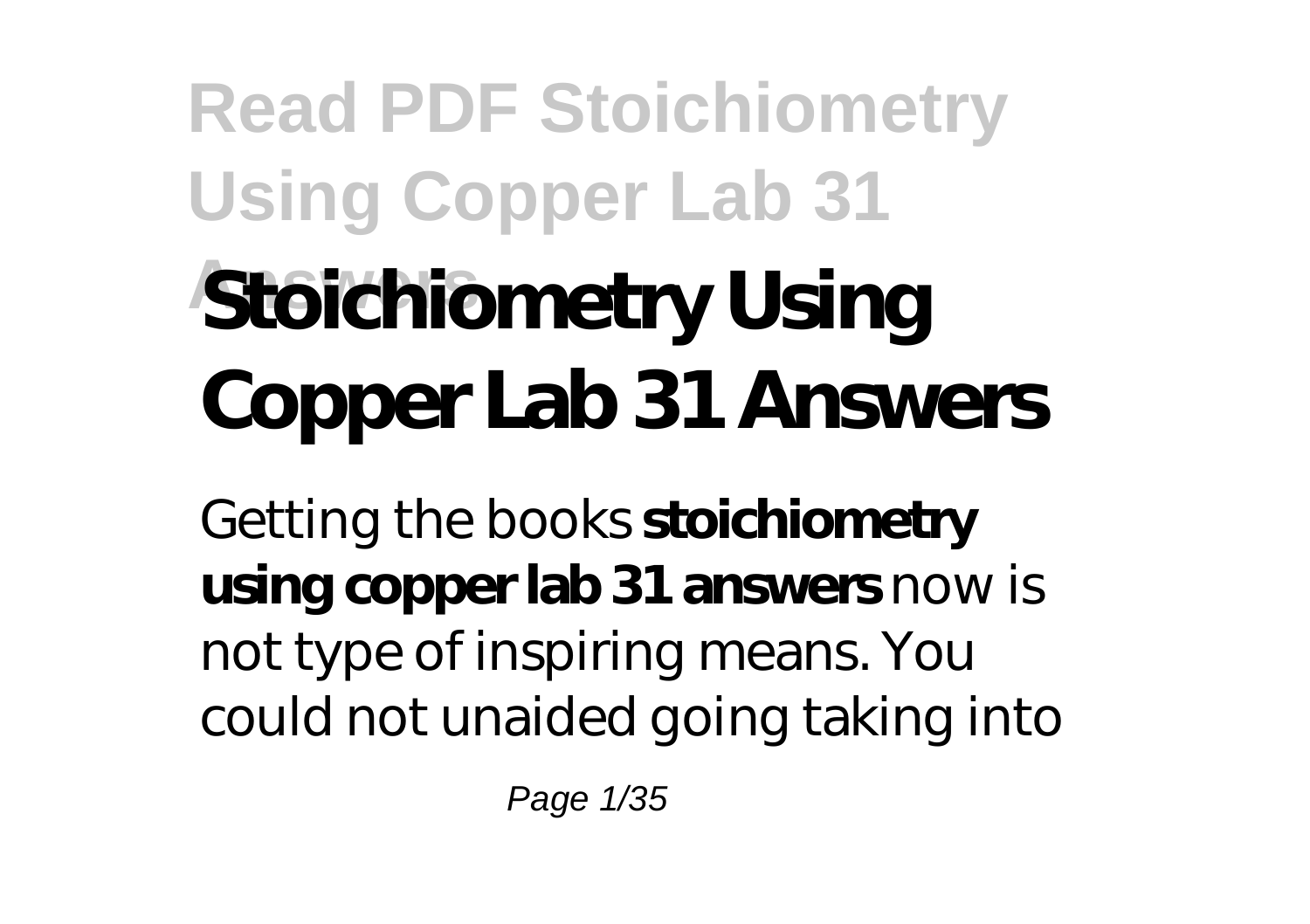**Answers** account books store or library or borrowing from your links to read them. This is an entirely simple means to specifically get guide by on-line. This online declaration stoichiometry using copper lab 31 answers can be one of the options to accompany you subsequently having additional time. Page 2/35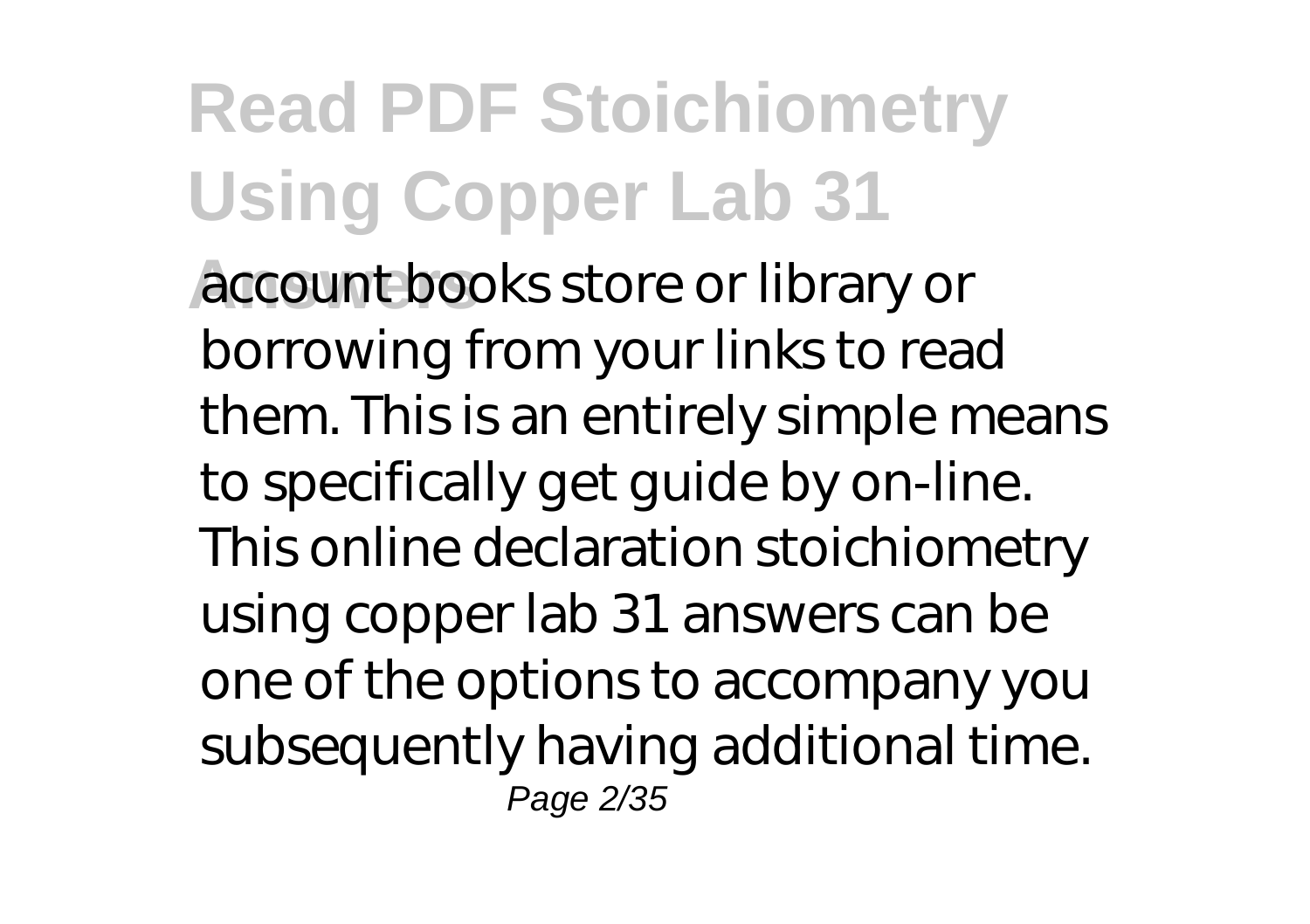#### **Read PDF Stoichiometry Using Copper Lab 31 Answers**

It will not waste your time. bow to me, the e-book will no question look you new matter to read. Just invest tiny get older to gate this on-line proclamation **stoichiometry using copper lab 31 answers** as with ease as review them wherever you are now. Page 3/35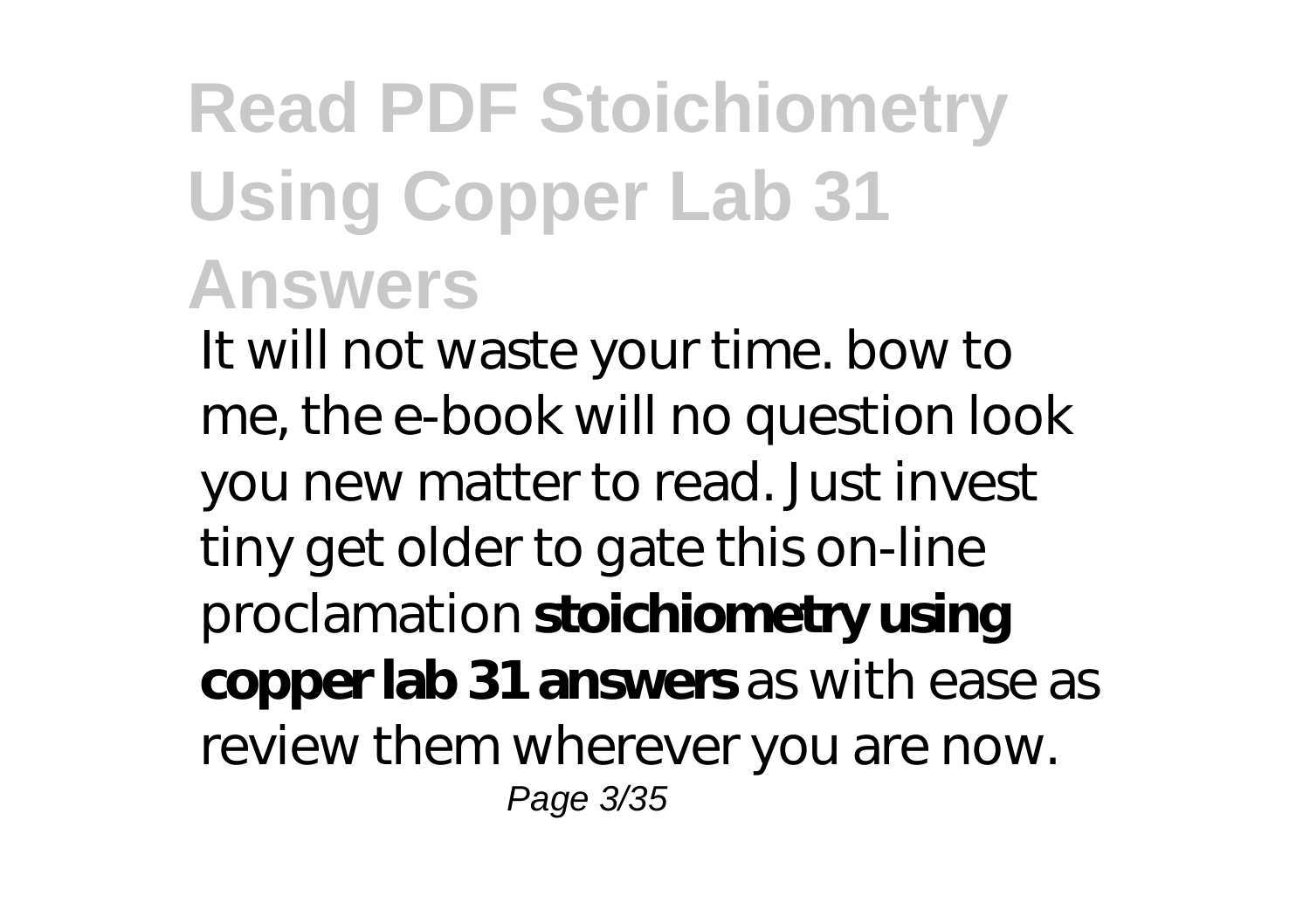#### **Read PDF Stoichiometry Using Copper Lab 31 Answers**

Stoichiometry - CER Lab *CHEM111 Exp#9 - Reactions and Percent Recovery of Copper* Copper Lab - Chemistry 101 Percent Yield Copper Lab Conclusion How to Write Complete Ionic Equations and Net

Ionic Equations

Page 4/35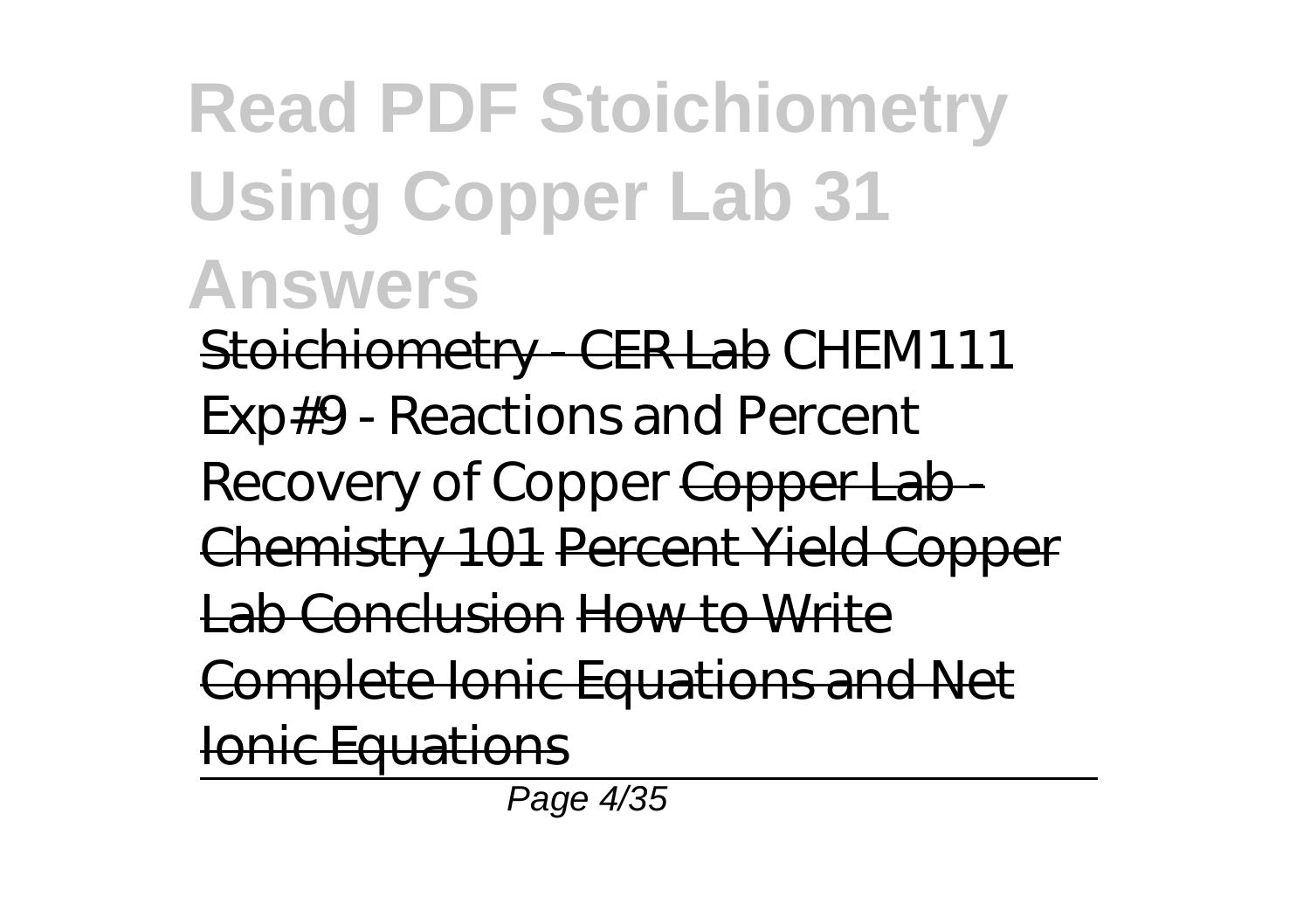**Answers** How to Find Limiting Reactants | How to Pass Chemistry**Step by Step Stoichiometry Practice Problems | How to Pass Chemistry**

About the Mole Ratios - Copper and Silver Nitrate Lab Kit

Avogadro's Number, The Mole,

Grams, Atoms, Molar Mass Page 5/35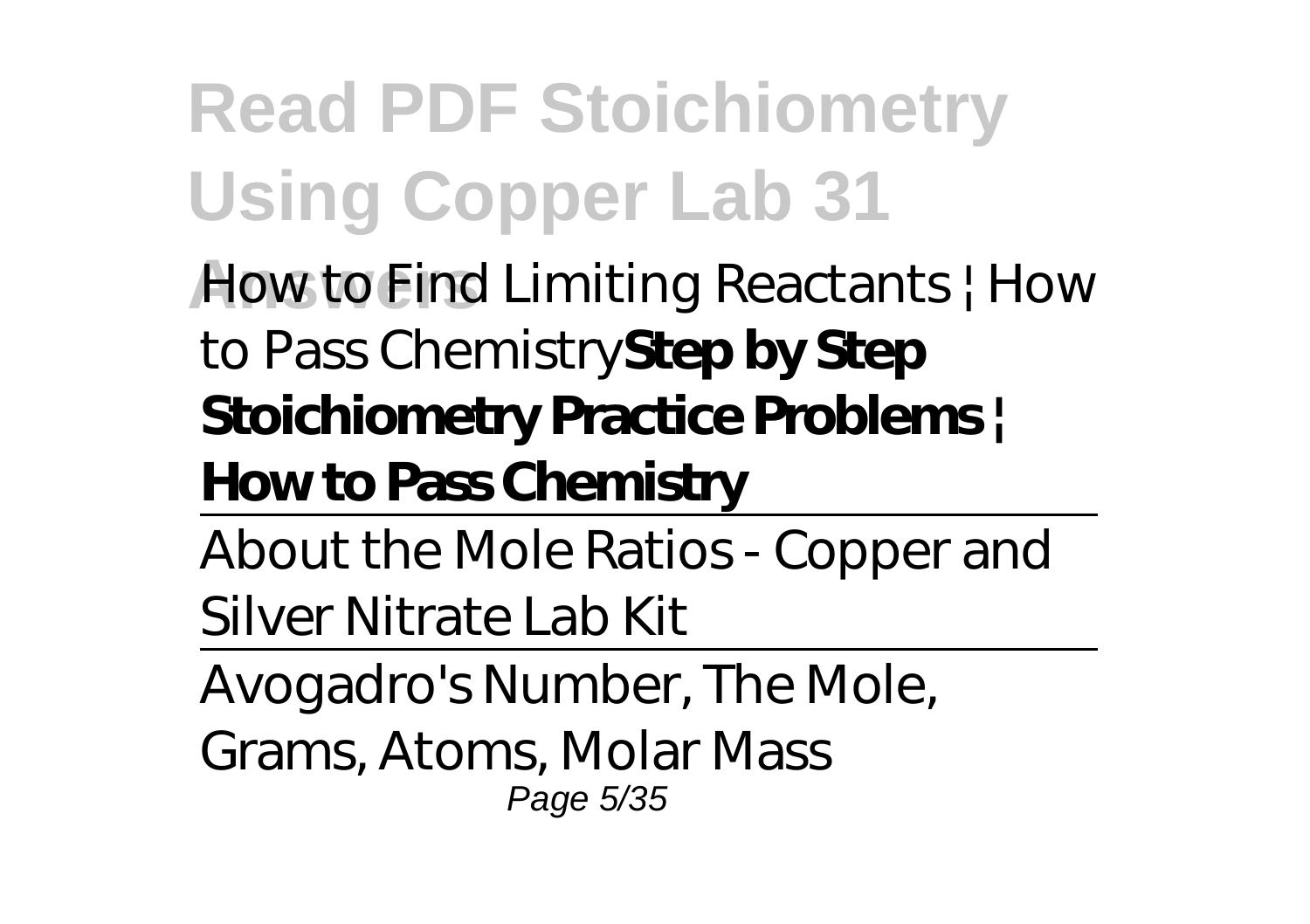**Answers** Calculations - Introduction

Introduction to Limiting Reactant and Excess Reactant*How to Predict*

*Products of Chemical Reactions | How to Pass Chemistry*

Stoichiometry Basic Introduction, Mole to Mole, Grams to Grams, Mole Ratio Practice ProblemsStoichiometry Page 6/35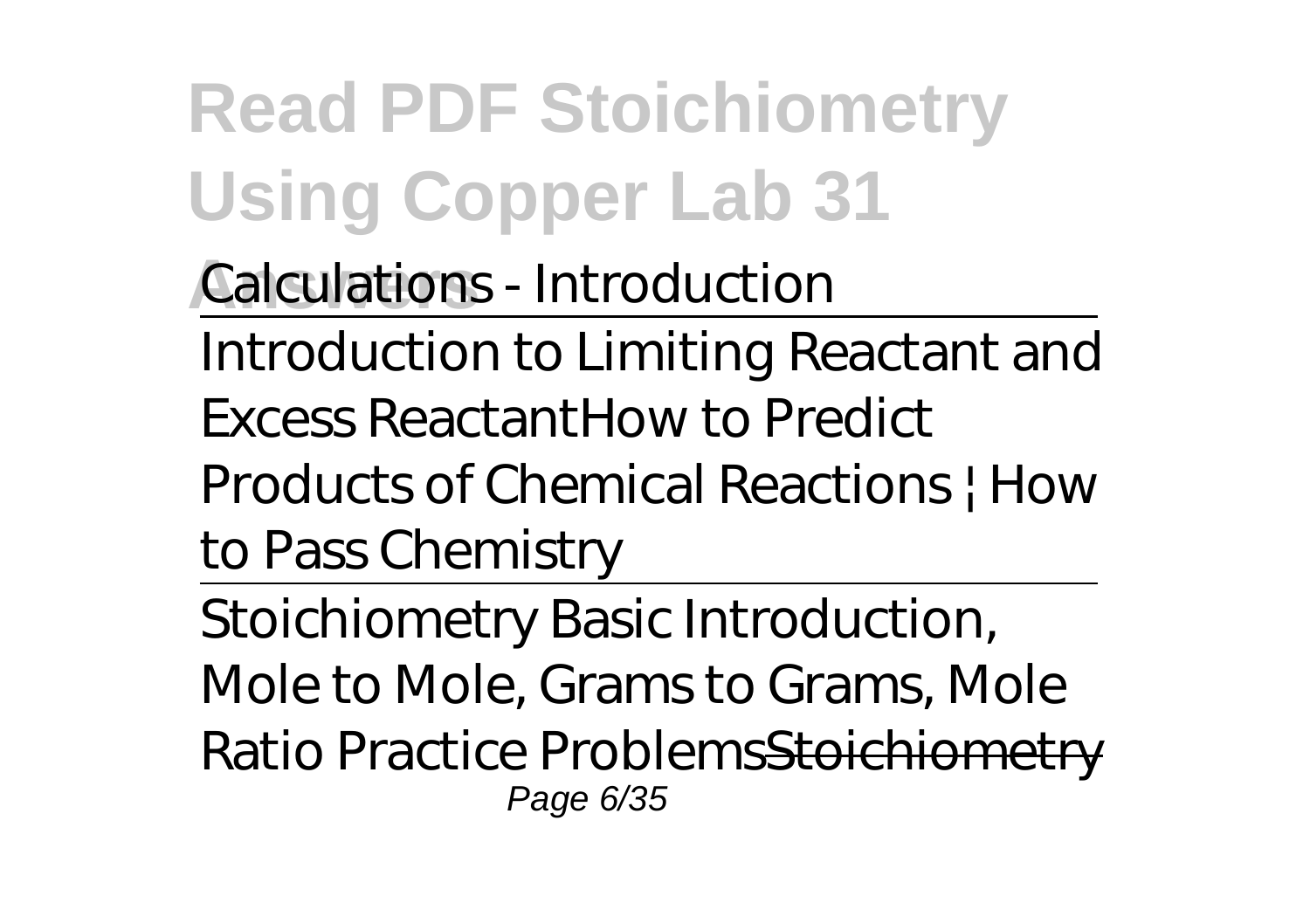**Answers** Made Easy: Stoichiometry Tutorial Part 1 Stoichiometry Decomposition of sodium bicarbonate Lab Stoichiometry Made Easy: The Magic Number Method Silver Production from Silver Nitrate using a Copper Pipe Copper Recovery

Chemistry Books | Extraction of Page 7/35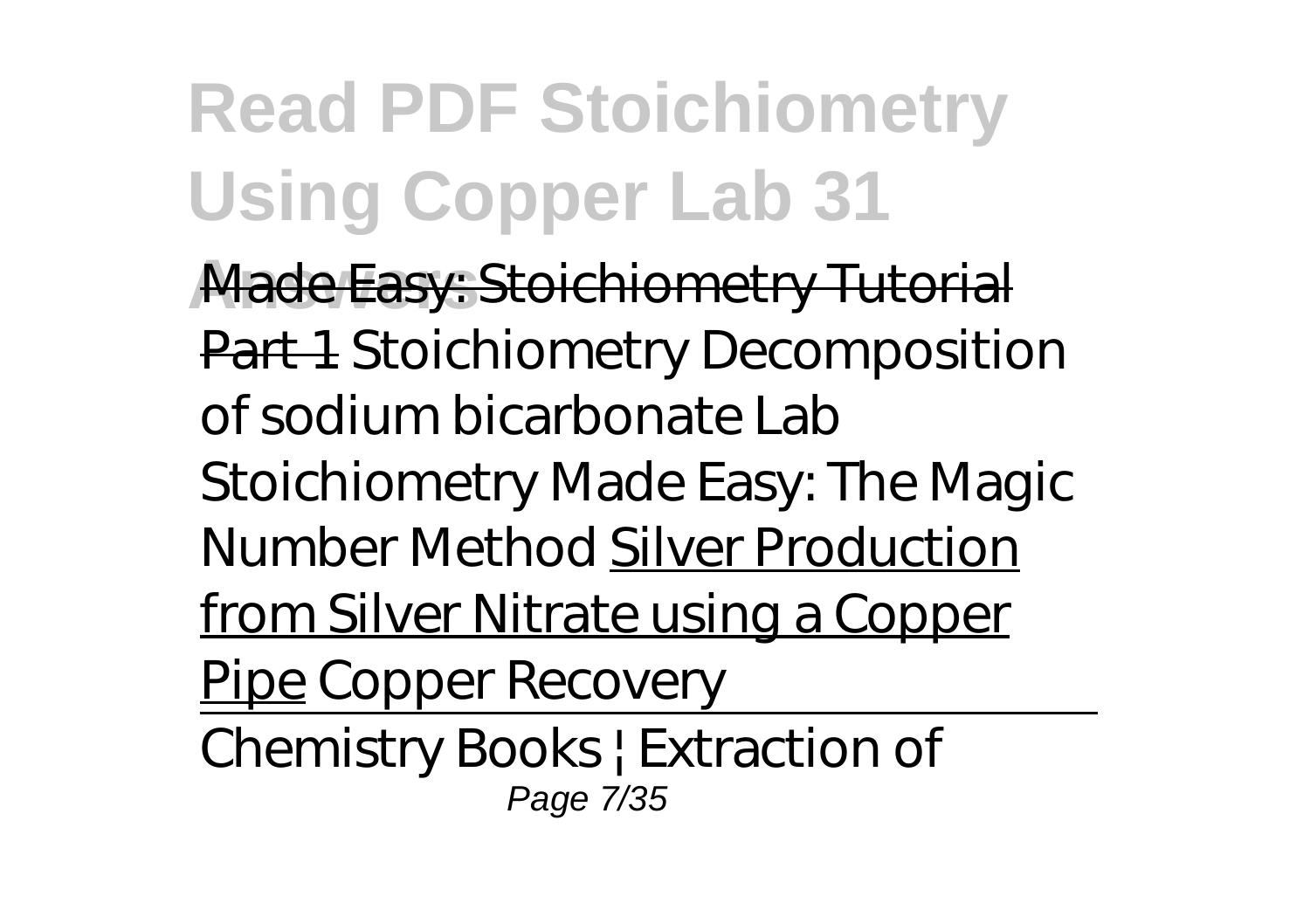**Answers** Copper From Copper Pyrites | Froth Floatation | Bessemerisation*balloon stoichiometry Electrolysis of copper(II) chloride* Chem 111-Reactions of Copper (Inquiries) Limiting Reagents Lab video *Percent Yield of Copper Lab Intro* **Stoichiometry Using Moles** Chemical Page 8/35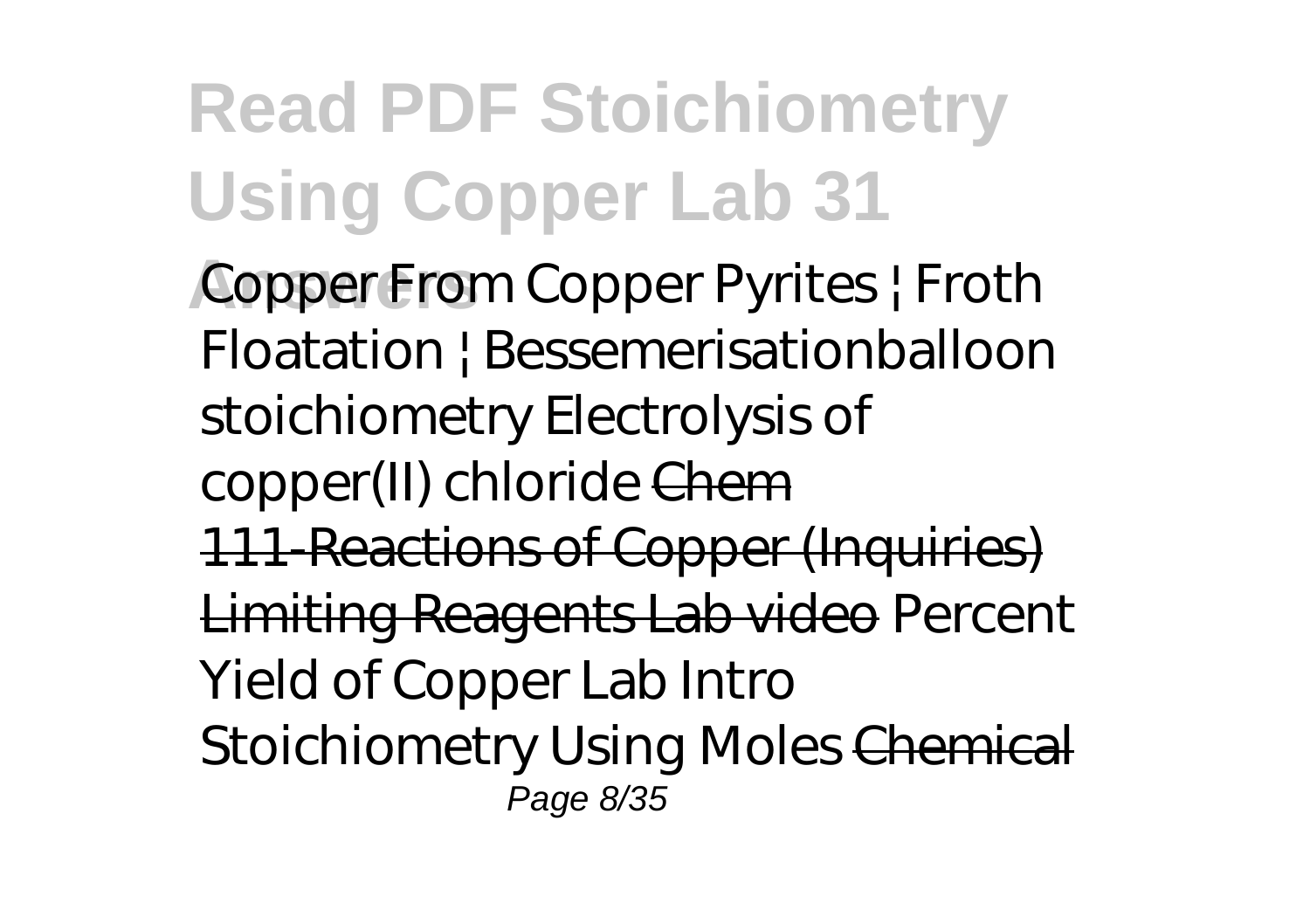**Reactions of Copper and Percent** Yield-Reaction 1 Stoichiometry Lab video Stoichiometry - Limiting \u0026 Excess Reactant, Theoretical \u0026 Percent Yield - Chemistry Target Stoichiometry Lab Reactions of Copper Lab Experiment #2: The Copper Cycle - SMU Chemistry Page 9/35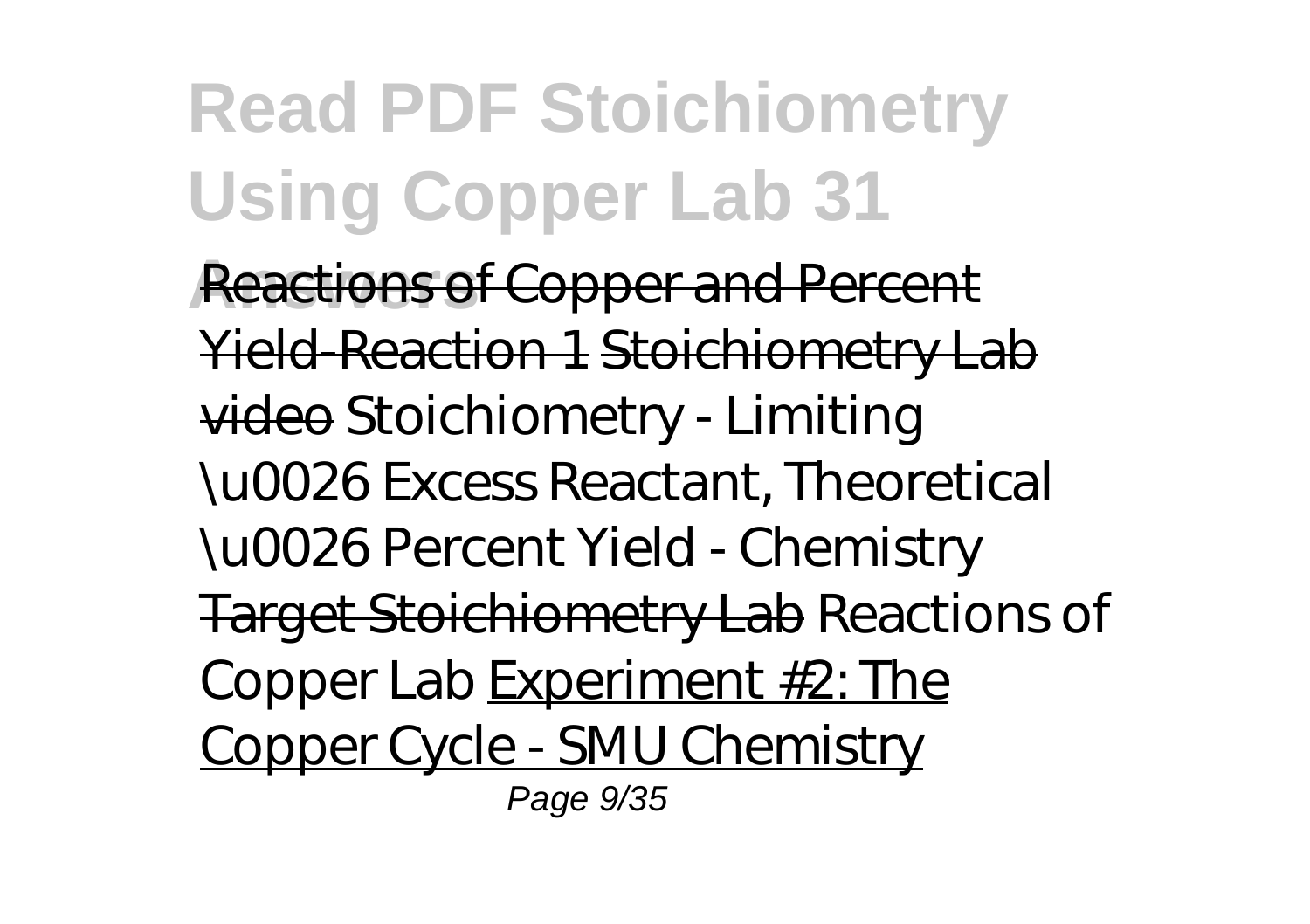**Stoichiometry Using Copper Lab 31** Stoichiometry Using Copper Lab 31 Answers Author: dc-75c7d428c907.te cadmin.net-2020-11-13T $O<sub>2</sub>O<sub>1</sub>O<sub>1</sub>O<sub>2</sub>$ 01 Subject: Stoichiometry Using Copper Lab 31 Answers Keywords: stoichiometry, using, copper, lab, 31, answers Created Date: 11/13/2020 Page 10/35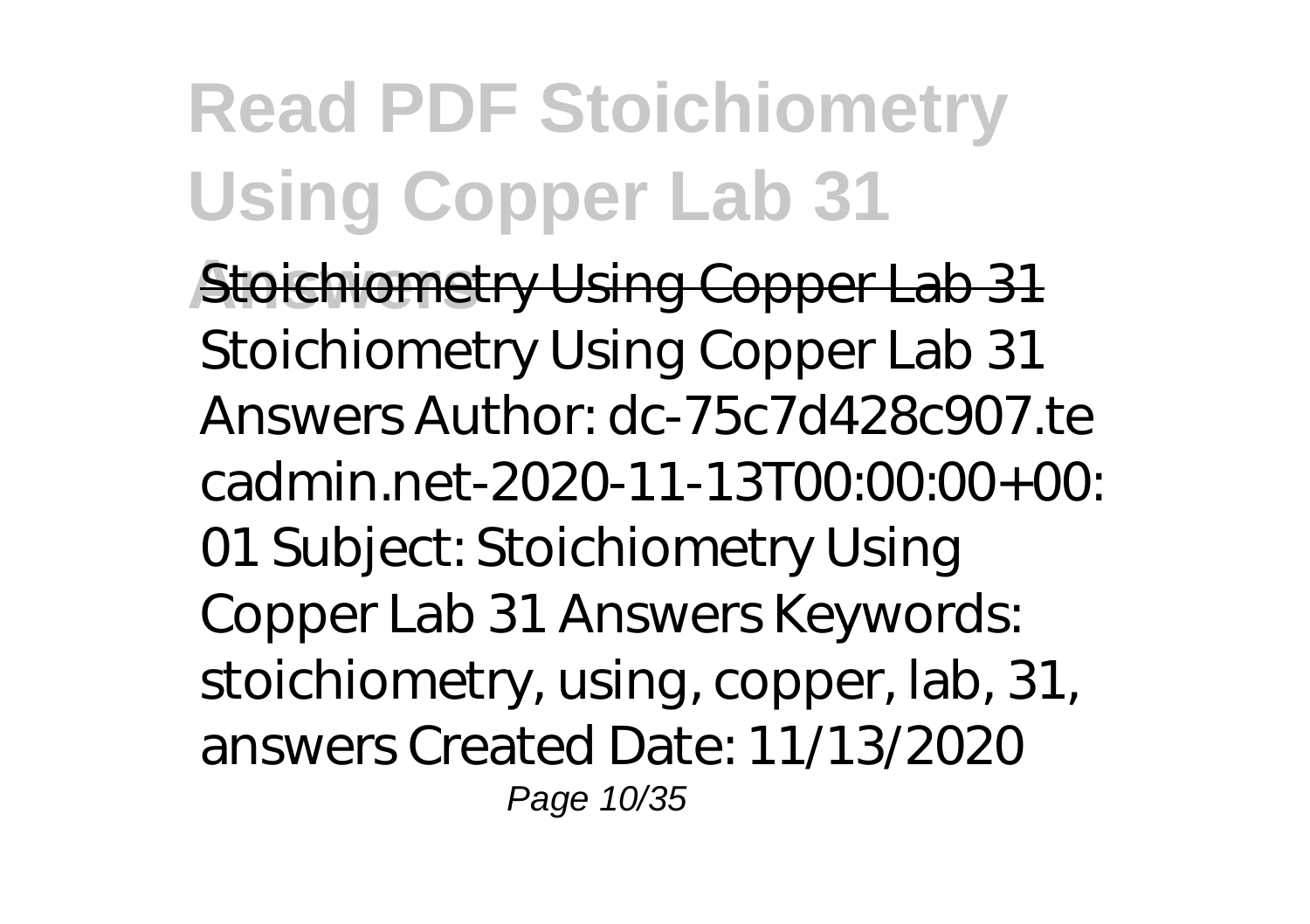#### **Read PDF Stoichiometry Using Copper Lab 31 Answers** 5:58:21 AM

Stoichiometry Using Copper Lab 31 Answers - TecAdmin The final mass of copper (49.5g Cu) ended up significantly more than the original value (1.962 Cu). The final moles of copper (.77 moles Cu) ended Page 11/35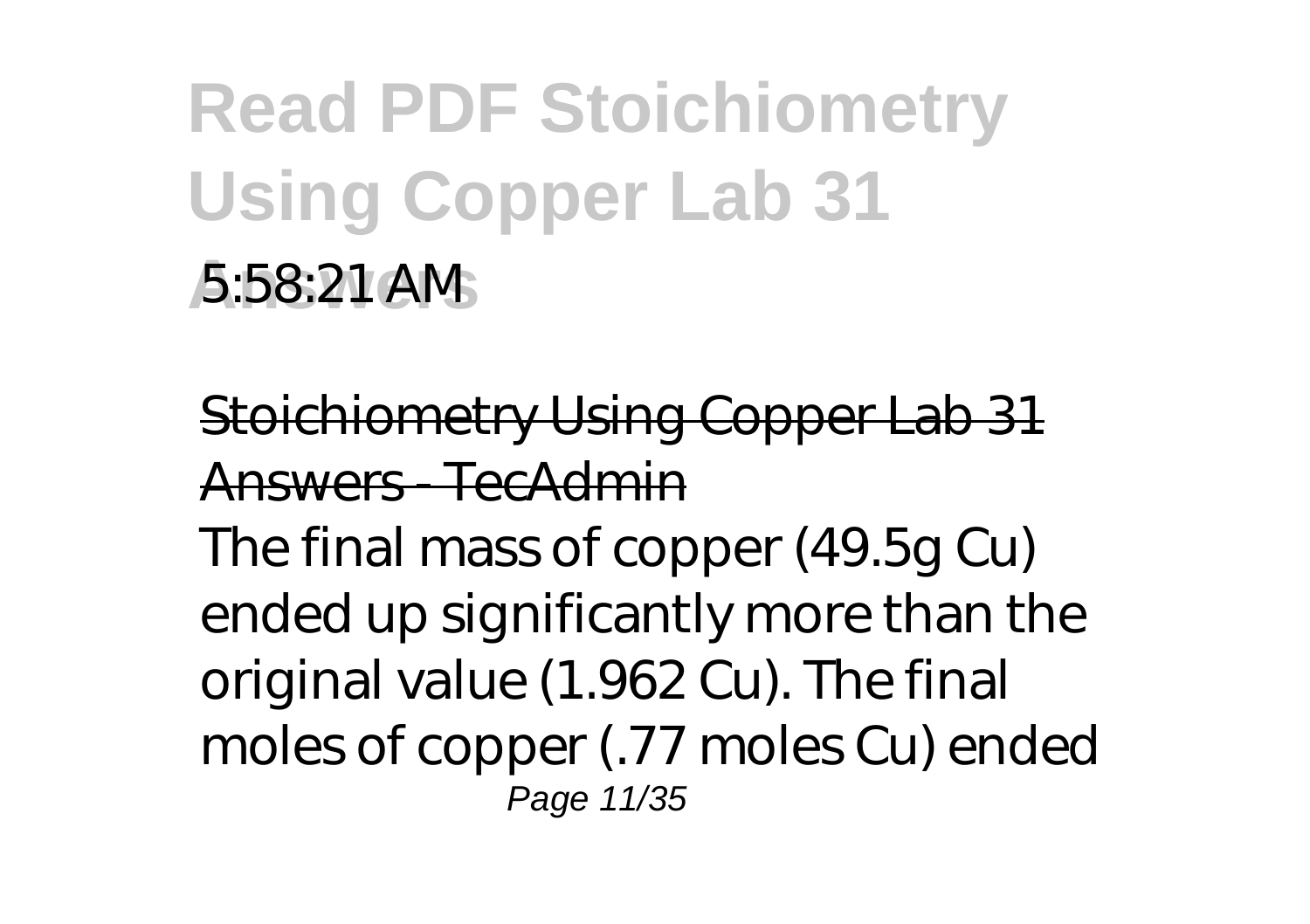**Answers** up being significantly more than the intital moles of copper (.03 moles Cu). And the percent yield of copper ended up being 2556.67 percent which is extremely high.

Stoichiometry Using Copper Lab - AP Chemistry Labs Page 12/35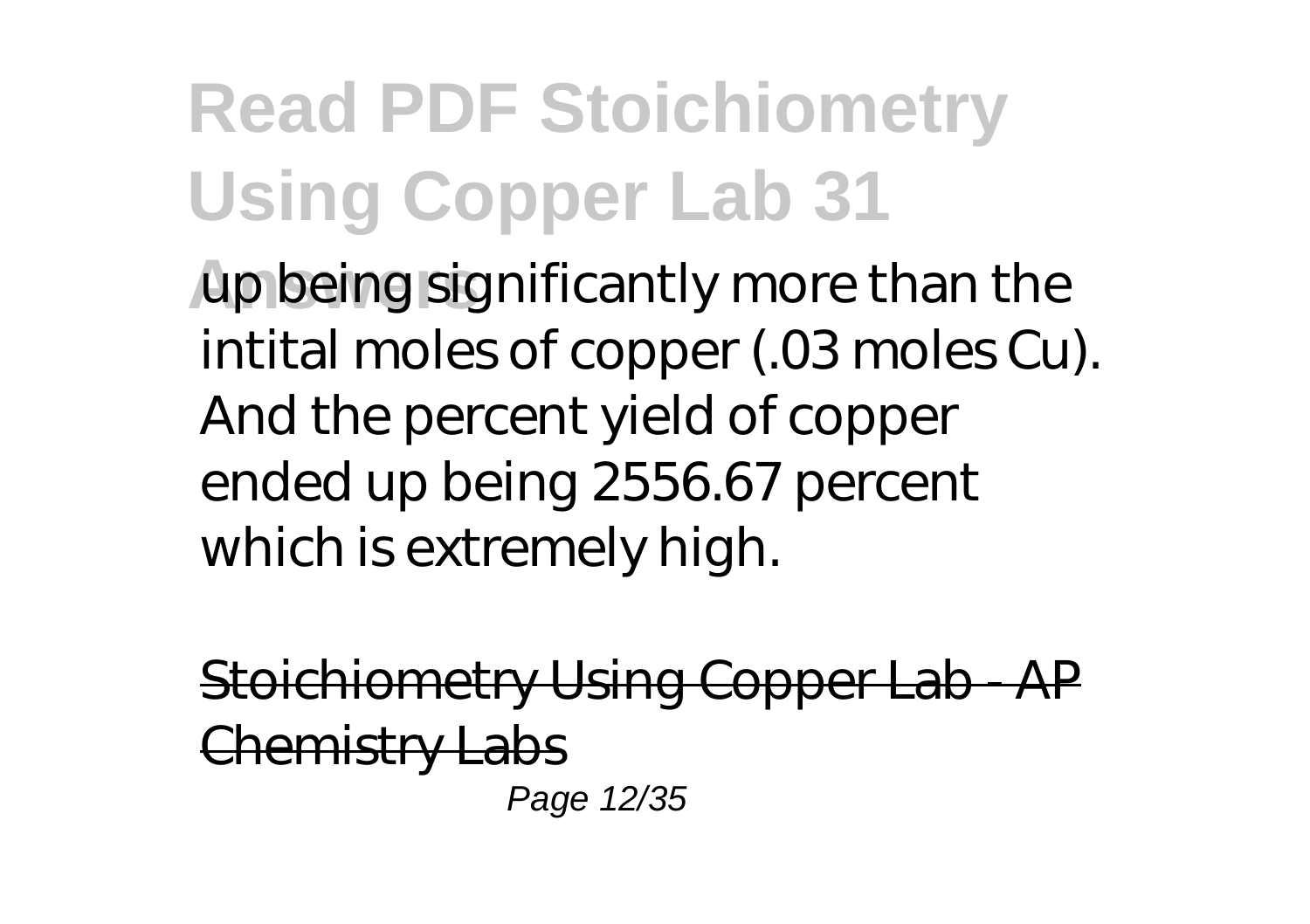**Answers** Throughout this lab, the same sample of copper formed various different compounds, from copper hydroxide to copper (II) oxide. During all of these reactions, the mass of copper remained constant, for the Law of Conservation of Mass states it so. Stoichiometry can be used to Page 13/35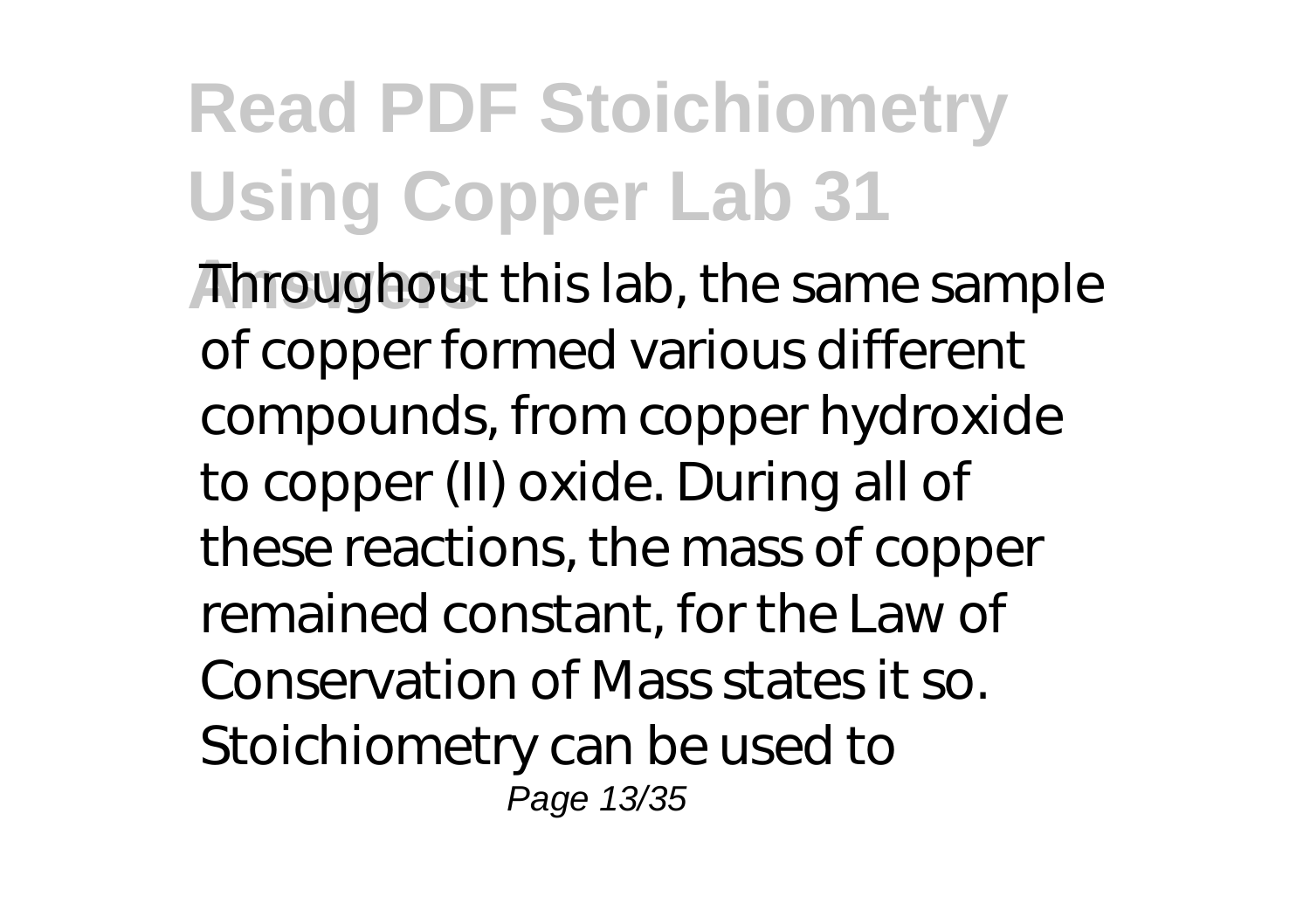**Answers** illustrate how the mass remains constant during the experiment.

Stoichiometry Using Copper Lab - AP Chemistry Krebs 2012-2013 Stoichiometry Using Copper Lab 31 Answer Key Author: www.h2opalerm o.it-2020-11-21T00:00:00+00:01 Page 14/35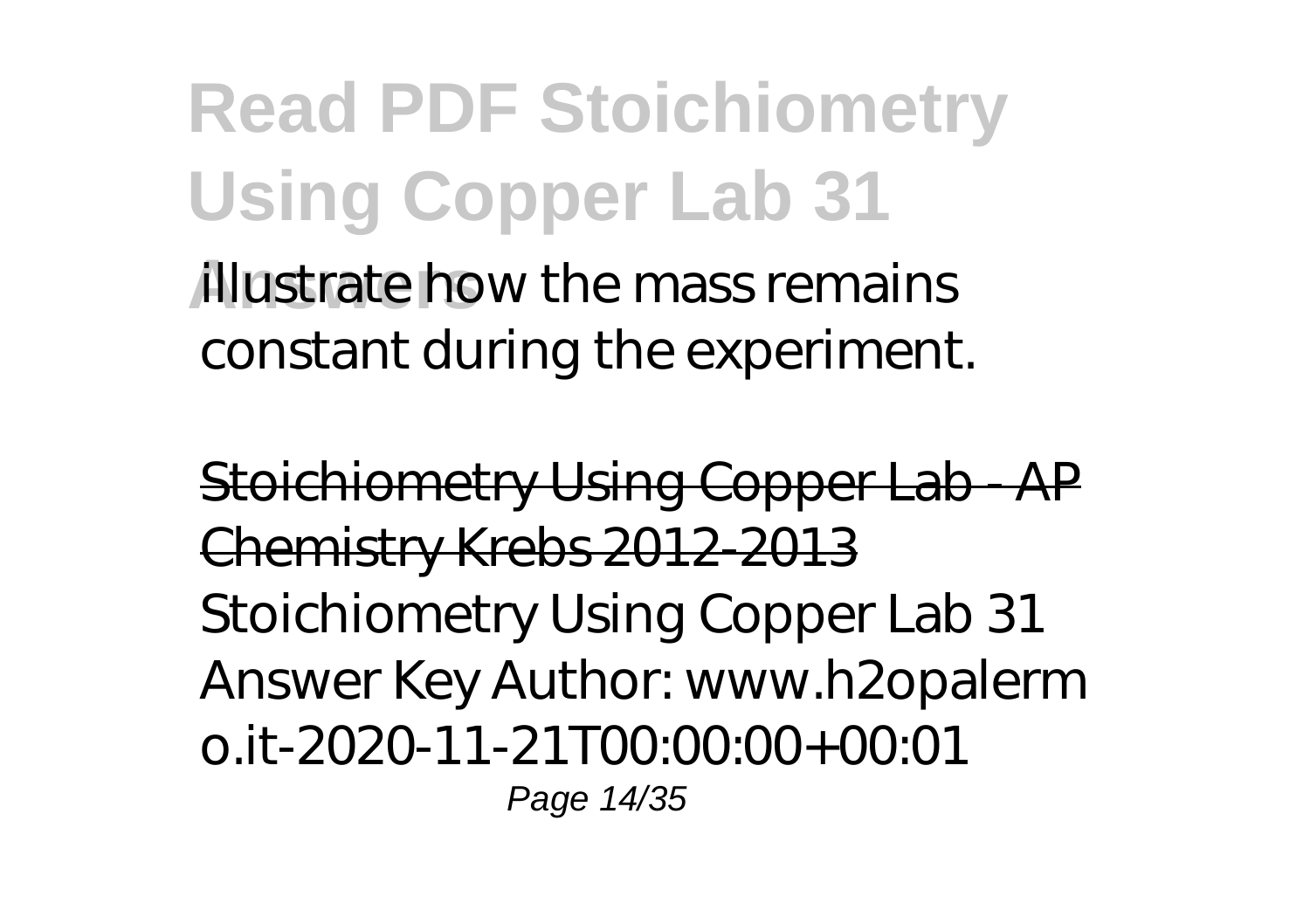**Answers** Subject: Stoichiometry Using Copper Lab 31 Answer Key Keywords: stoichiometry, using, copper, lab, 31, answer, key Created Date: 11/21/2020 7:40:25 PM

Stoichiometry Using Copper Lab 31 Answer Key Page 15/35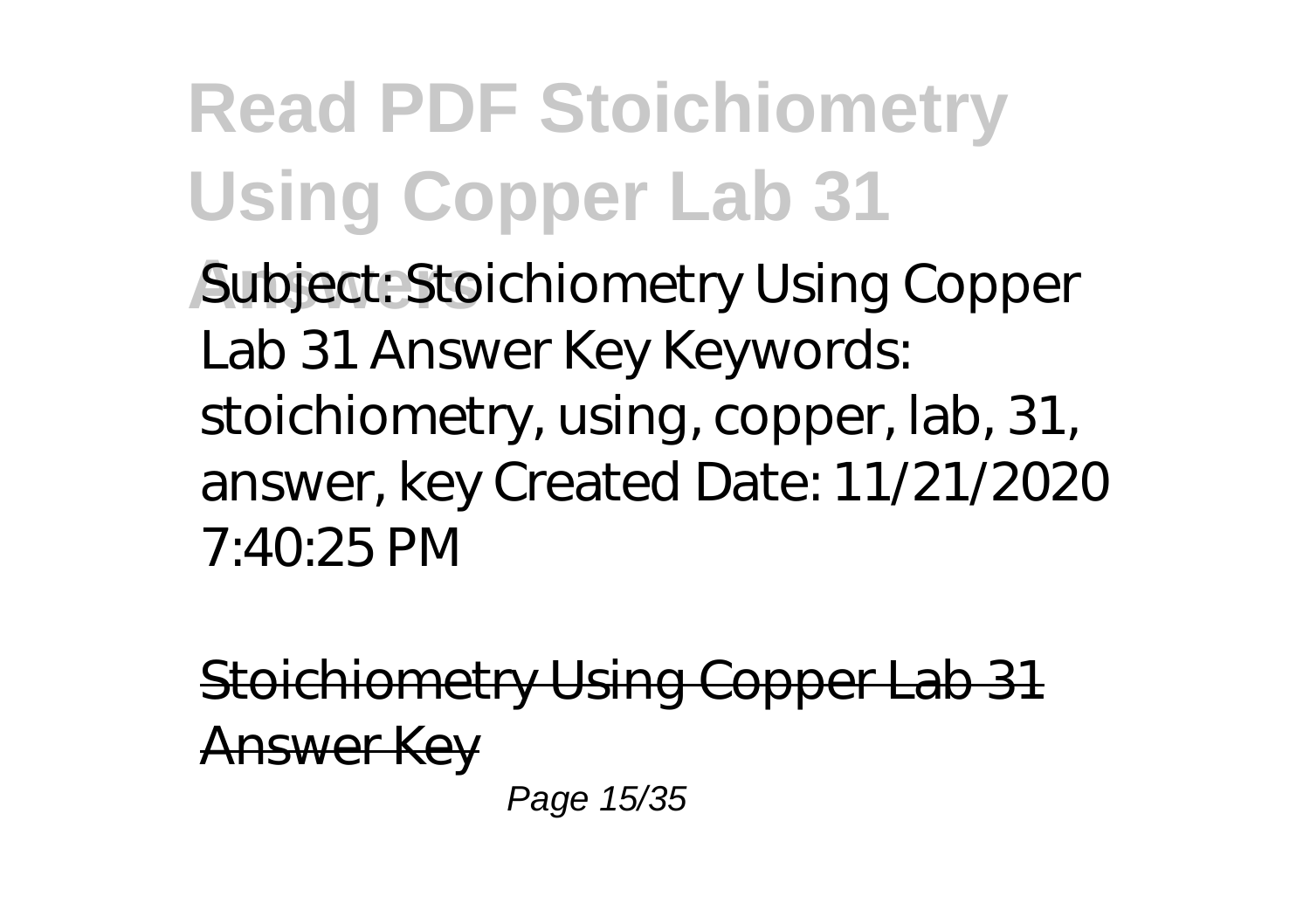**Answers** In the lab, the copper was dissolved in nitrate acid which released a brown smoke and the liquid turned a pure blue. Then, the beaker was put in an ice bath and added sodium hydroxide in order to change the state to a solid. It was then headed to separate the solid from the liquid. It was decanted Page 16/35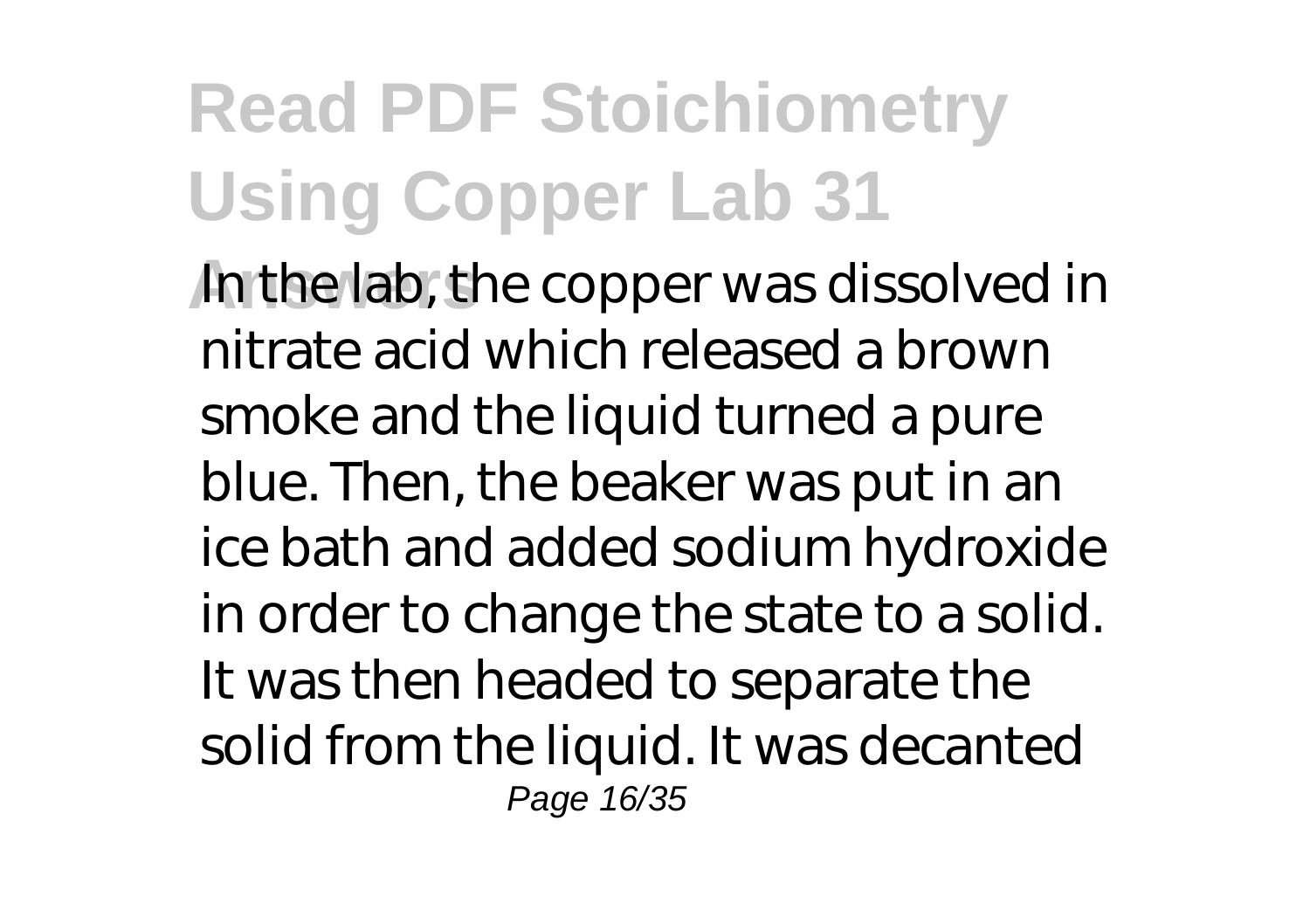**Read PDF Stoichiometry Using Copper Lab 31 Answers** to get rid of the liquid.

Stoichiometry Using Copper Lab - Yamilet's AP Chemistry Labs Stoichiometry Using Copper Purpose: The purpose is to see how the amount of copper (and copper itself) is altered after a series of reactions. Page 17/35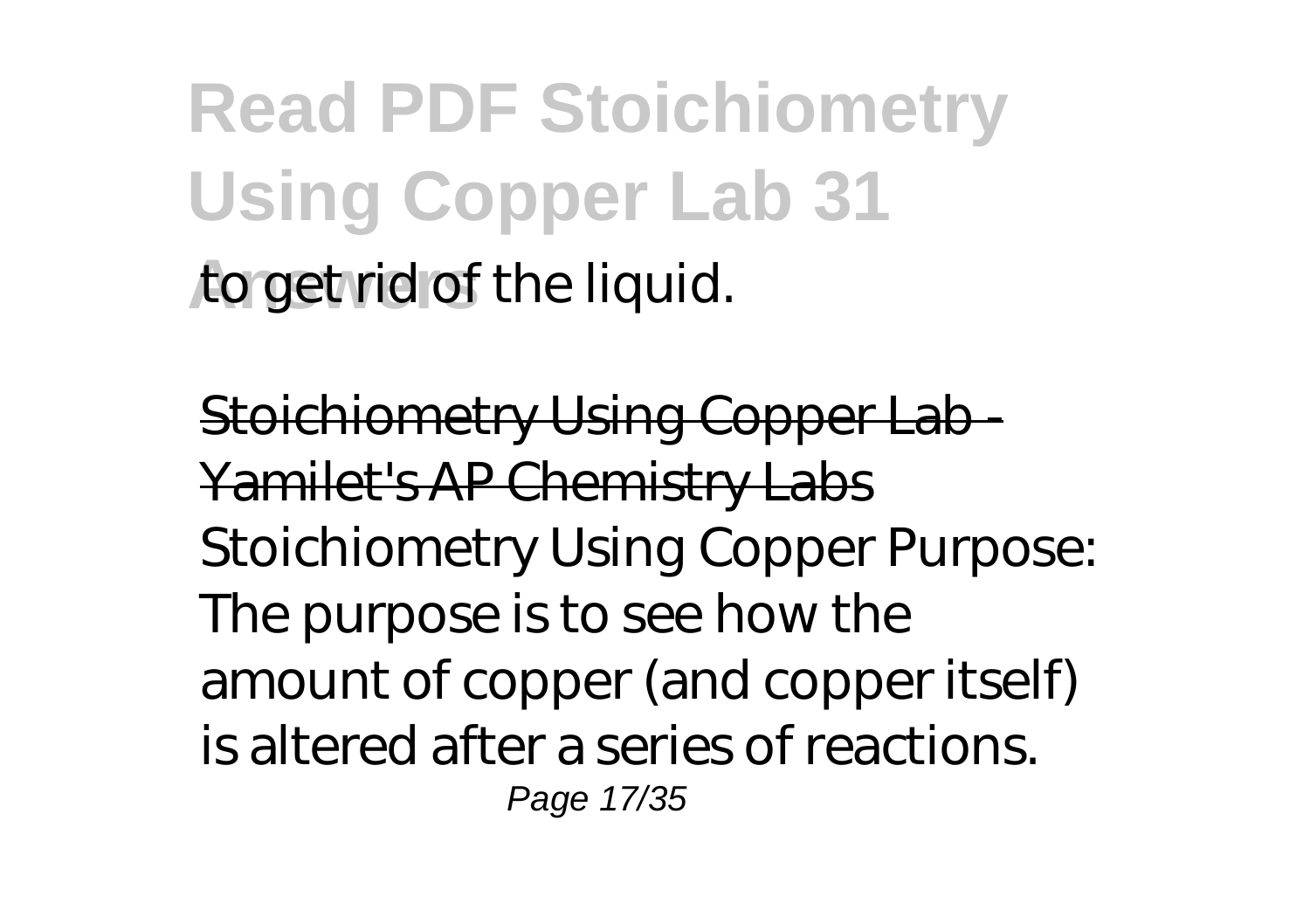#### **Read PDF Stoichiometry Using Copper Lab 31 Answers**

Stoichiometry Using Copper - Alexia's Ap Chemistry Lab ...

stoichiometry using copper lab 31 answers is available in our book collection an online access to it is set as public so you can get it instantly. Our book servers saves in multiple Page 18/35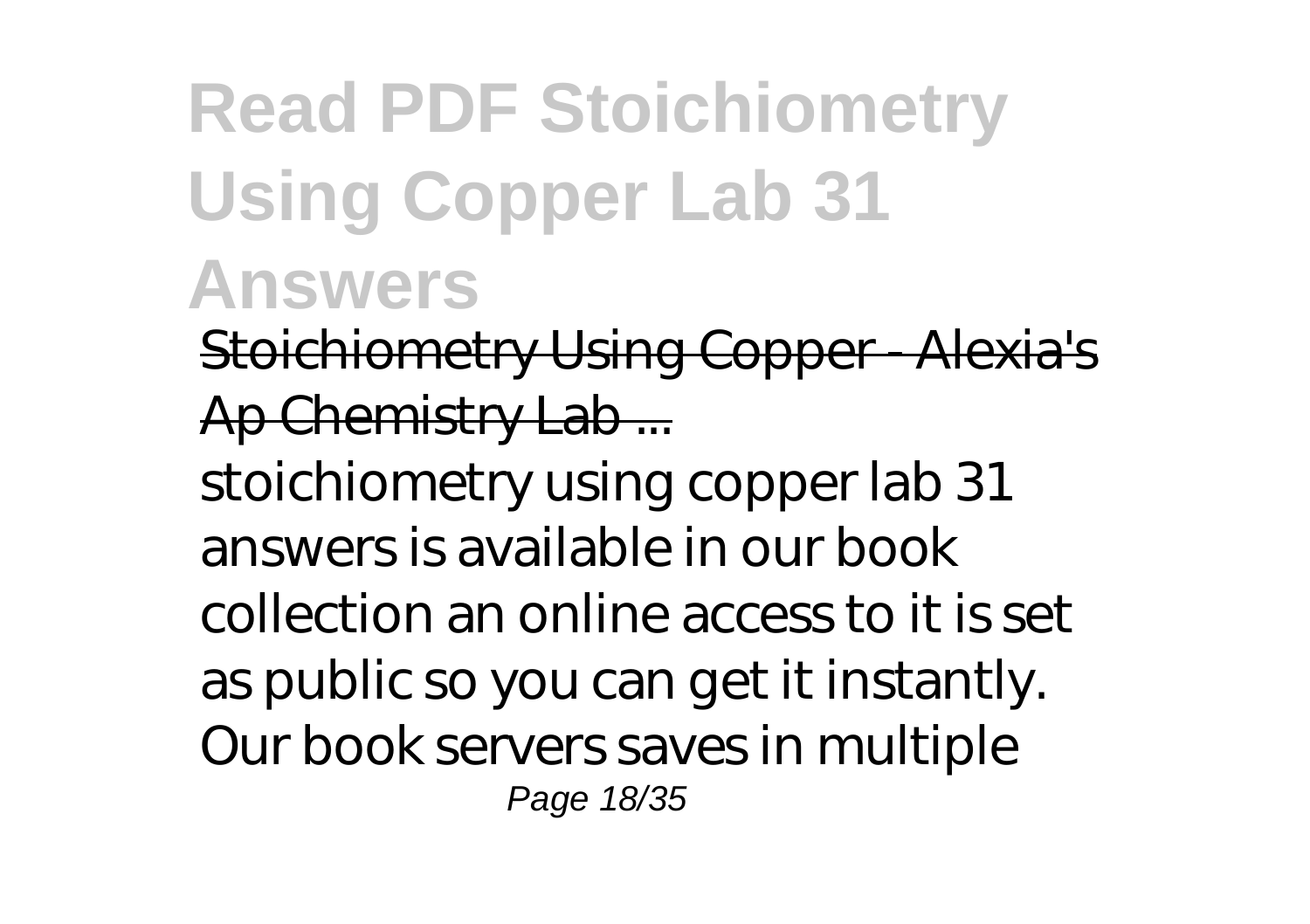**Anders** allowing you to get the most less latency time to download any of our books like this one.

Stoichiometry Using Copper Lab 31 Answers

The initial mass of copper was 2.003 grams. The final mass of copper was Page 19/35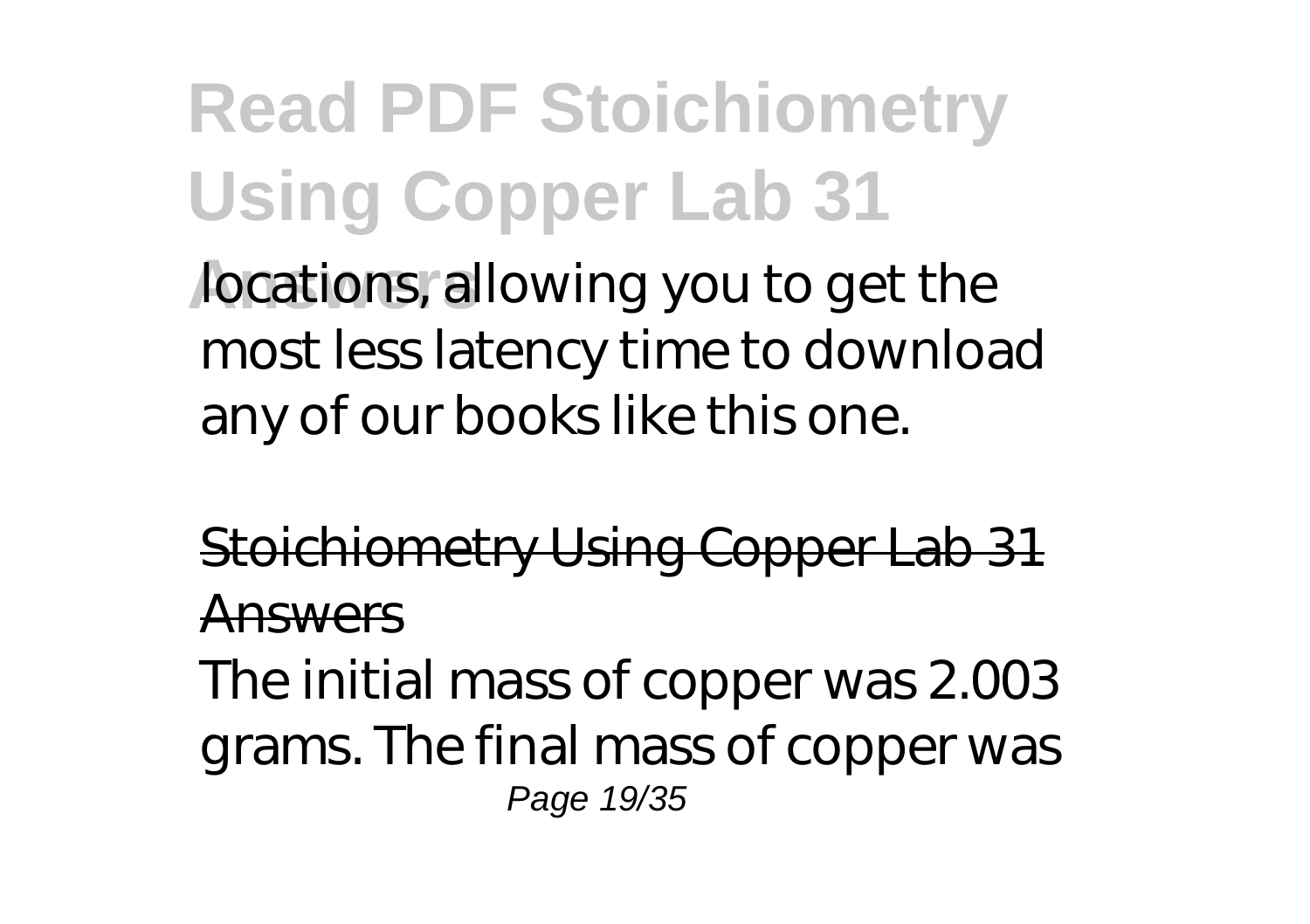**Answers** 9.256 grams of copper. The initial and final masses of copper are supposed to be the same, but they are different. The initial moles of copper is 0.03152 mol, and the final moles of copper is 0.1457 mol.

Copper Lab - AP Chemistry - Zack Page 20/35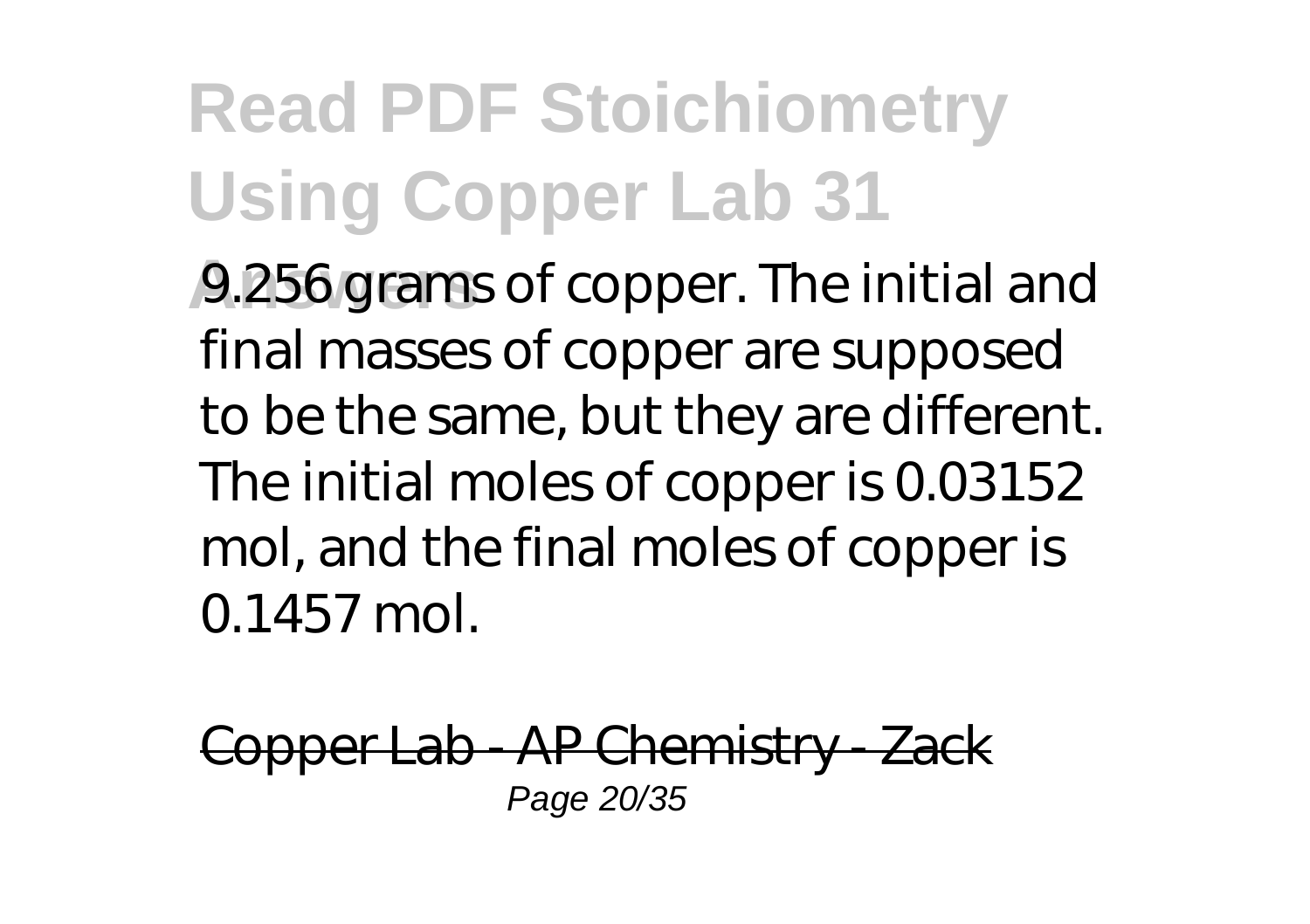#### **Read PDF Stoichiometry Using Copper Lab 31 Answers** STOICHIOMETRY USING COPPER LAB 1 Stoichiometry Using Copper Lab Lauren Rogers Second Period AP Chemistry STOICHIOMETRY USING COPPER LAB 2 Purpose: The purpose of the experiment was to observe how copper was affected by a series of chemical reactions to prove that Page 21/35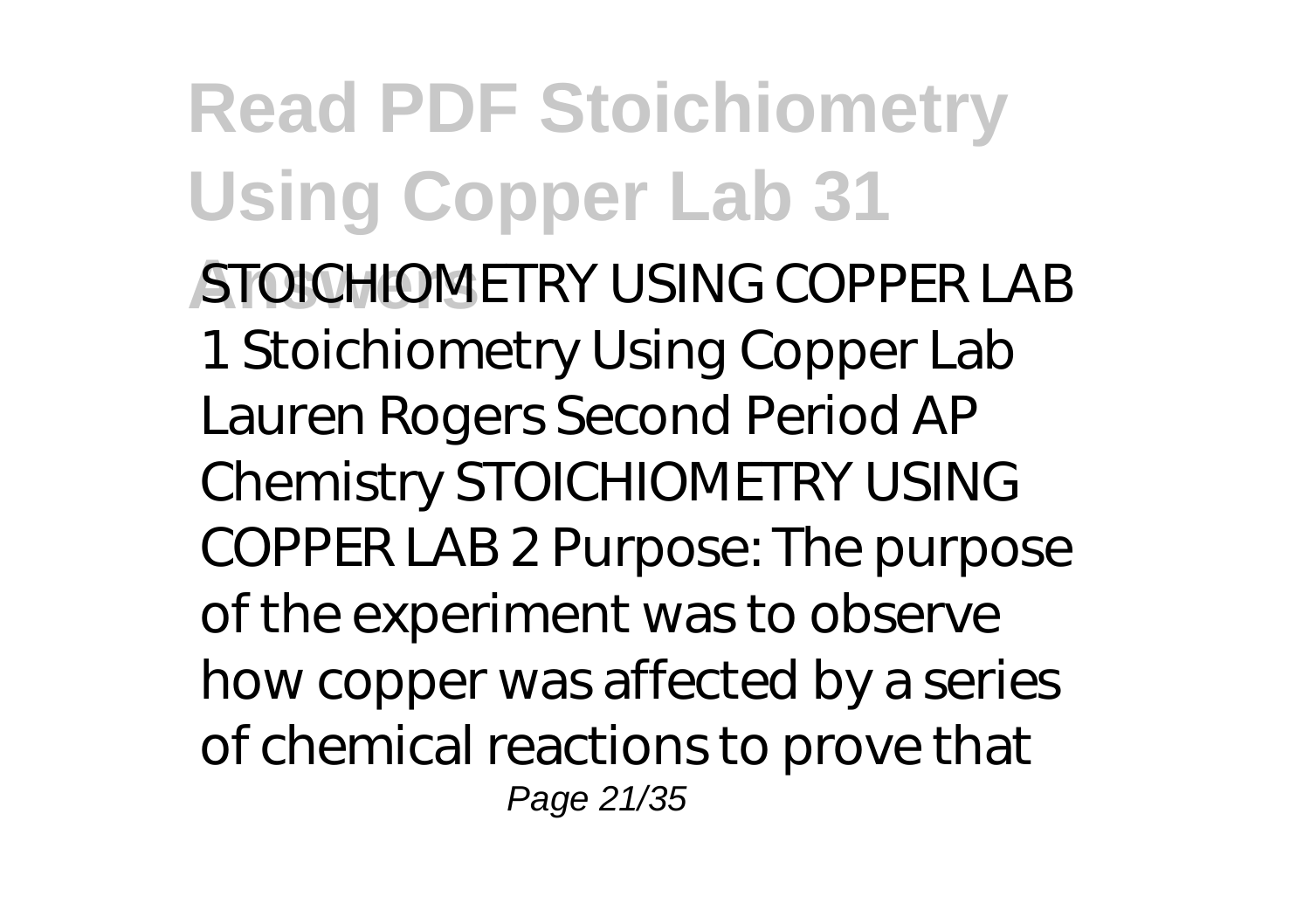copper was able to be recovered and maintain its integrity.

Stoichiometry Using Copper Lab.docx - STOICHIOMETRY USING Access Free Stoichiometry Using Copper Lab 31 Answers Stoichiometry Using Copper Lab 31 Answers Getting Page 22/35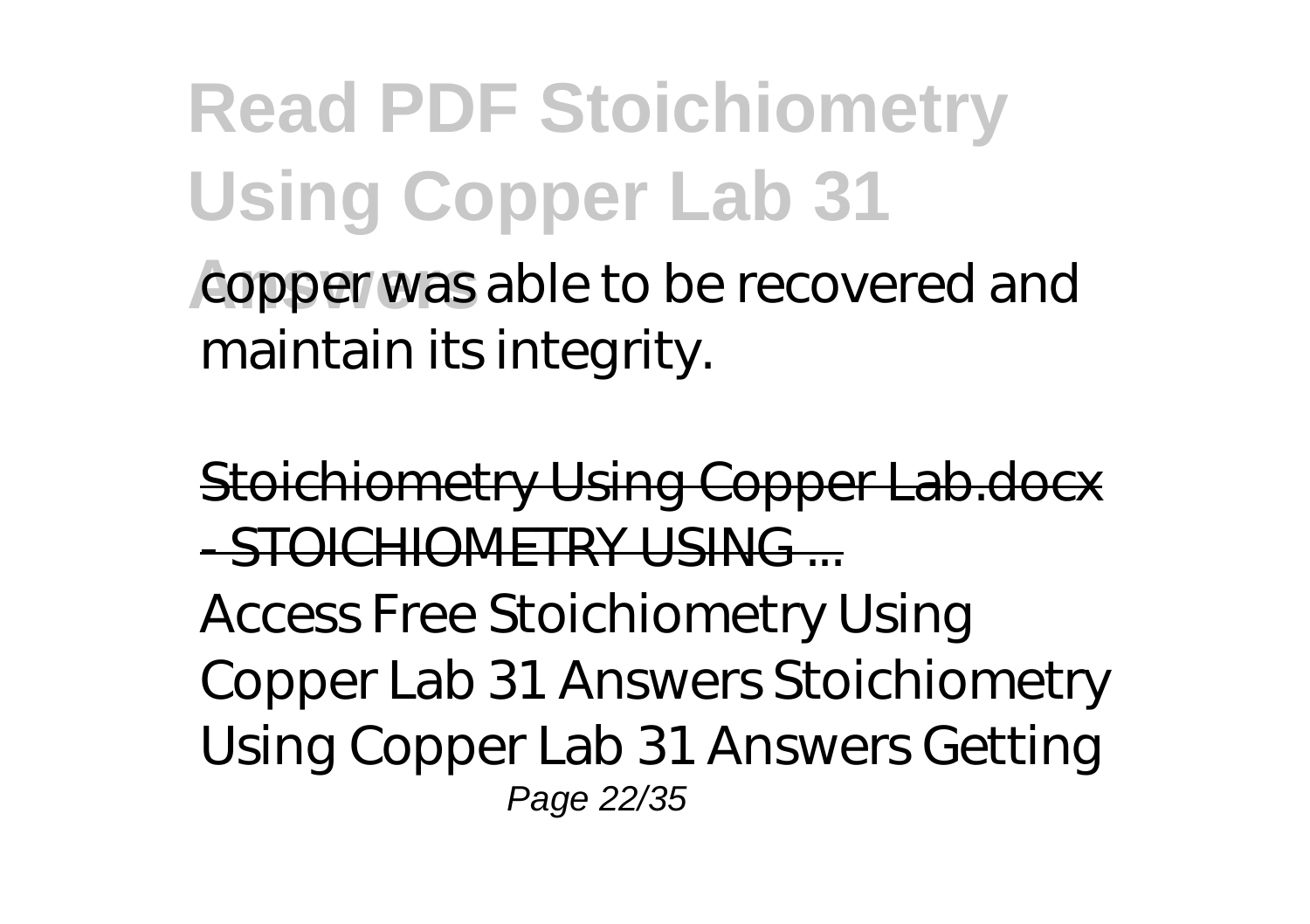**Answers** the books stoichiometry using copper lab 31 answers now is not type of inspiring means. You could not abandoned going in the manner of books heap or library or borrowing from your associates to get into them.

Stoichiometry Using Copper Lab 31 Page 23/35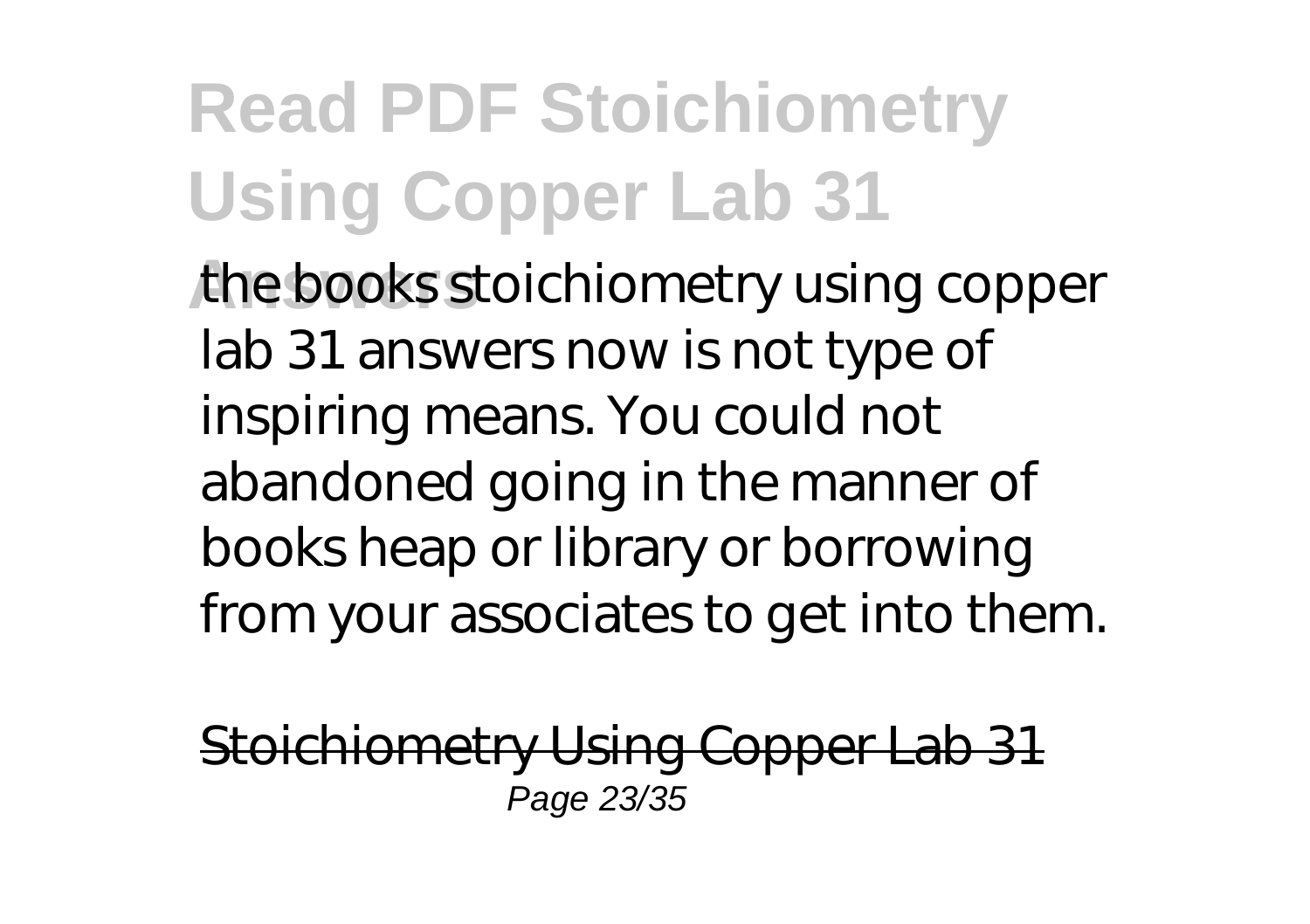#### **Answers** Answers

Stoichiometry Using Copper Lab. October 23, 2012. Purpose. A solid copper metal of known mass is performed with a series of reactions, eventually recovering the copper at the end and testing the Law of Conservation of Mass. Quantitative Page 24/35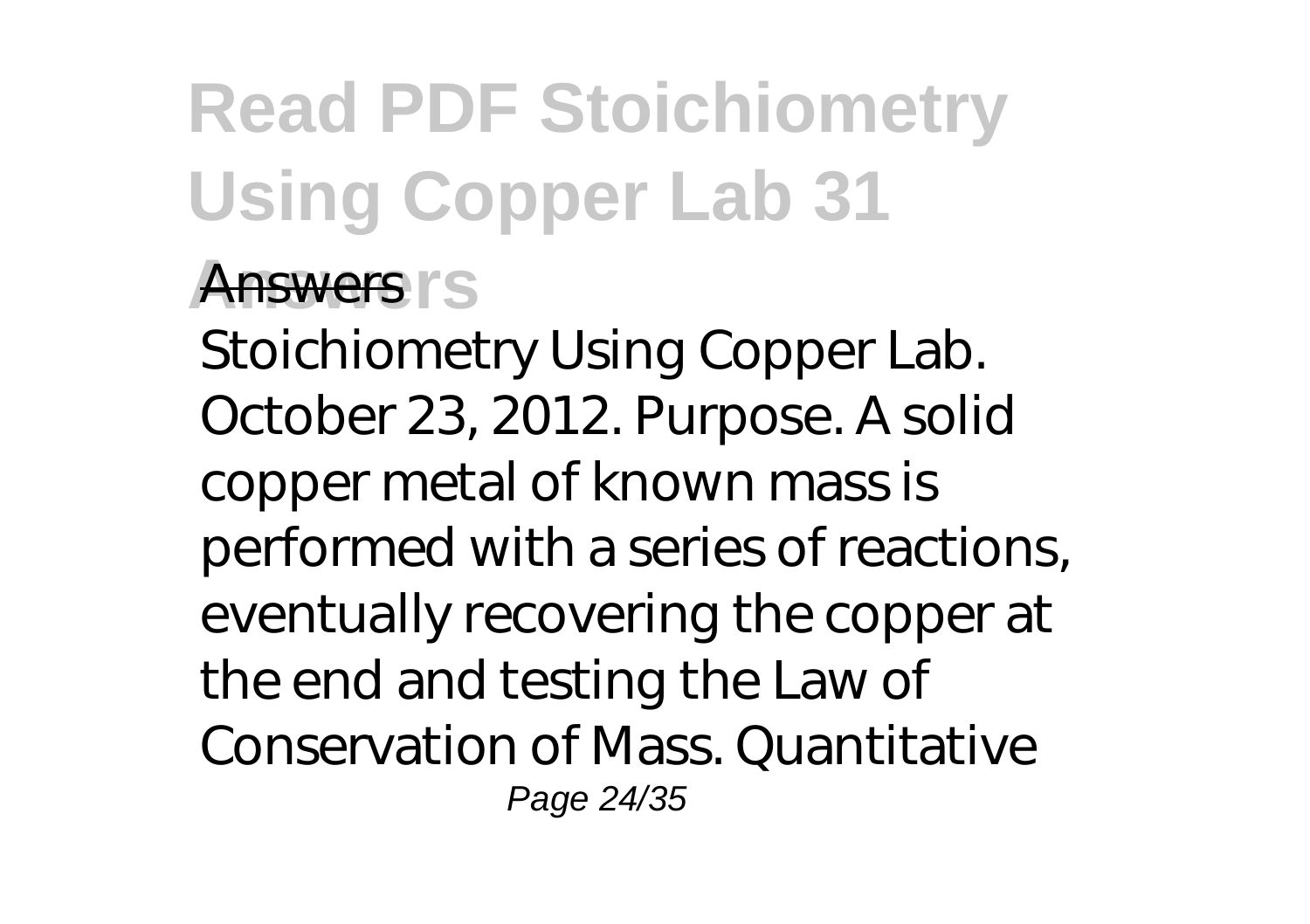**Read PDF Stoichiometry Using Copper Lab 31 Answers** Data.

Stoichiometry Using Copper Lab - Stephanie's Wonderful ... CHEMTUTOR MOLS, PERCENTS, AND **STOICHIOMETRY** www.chemtutor.com/mols.htm ATOMS OR MOLECULES TO MOLS. Page 25/35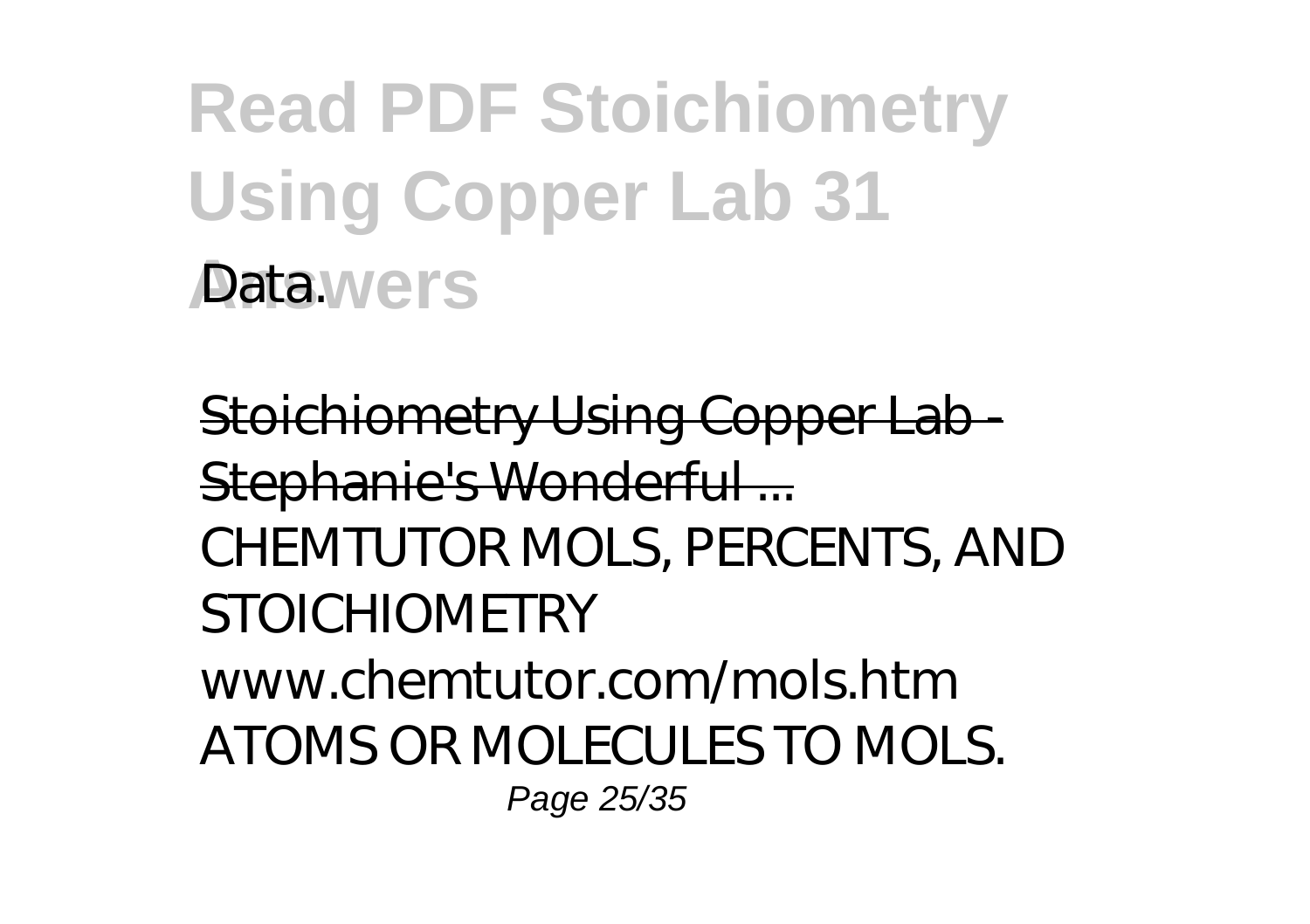**Answers** One of the hardest ideas for some students is that the individual particles of a material are a single one of a formula of that material. STOICHIOMETRY: The Reaction of Iron with Copper (II) Sulfate

stoichiometry using copper lab 31 Page 26/35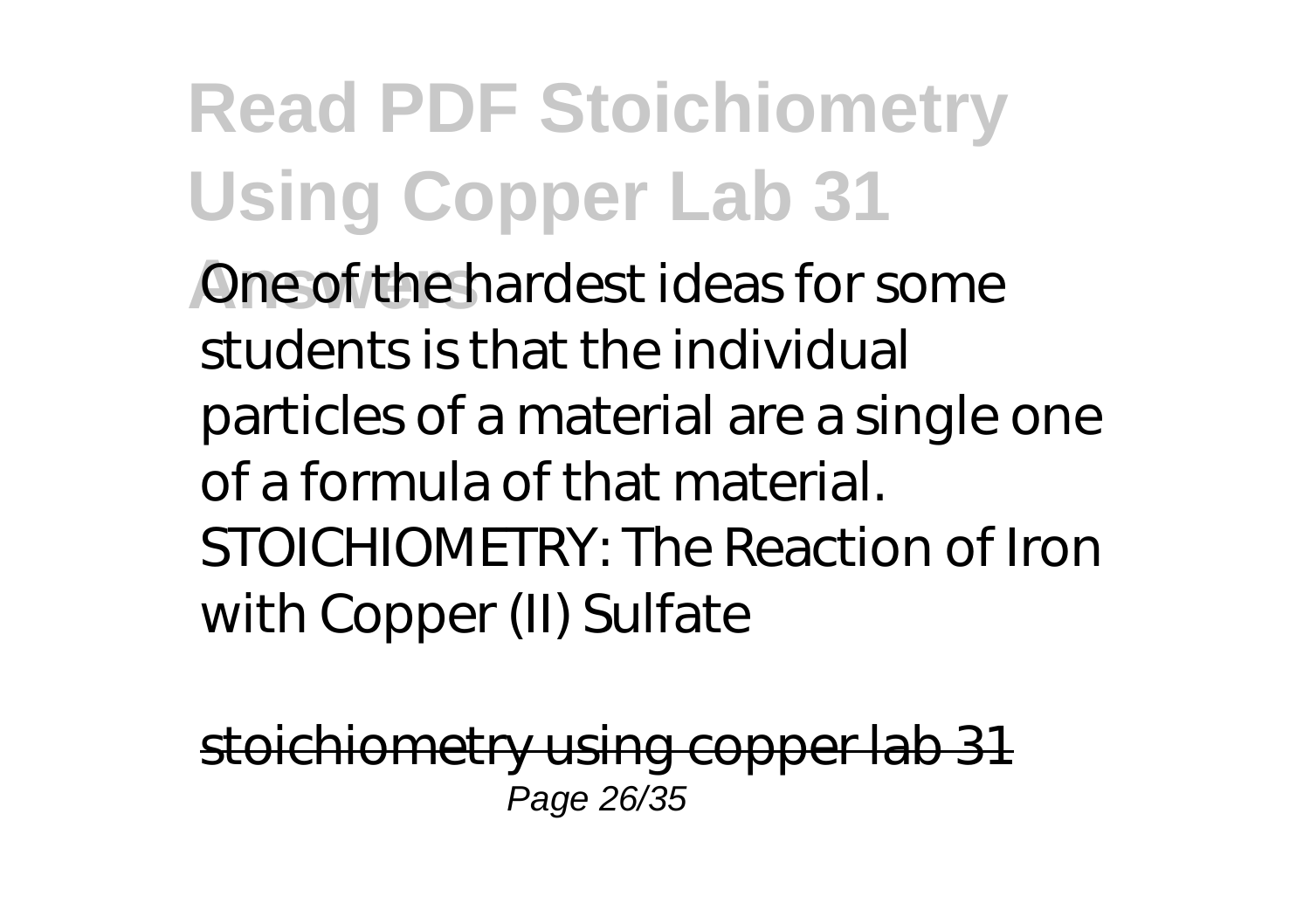#### **Answers** answer key - Bing

Stoichiometry Lab. In this experiment, you will decompose a mixture of basic copper II carbonate [with the formula CuCO. 3 . Cu(OH) 2. ] to form copper II oxide, carbon dioxide and water. You will determine the moles of reactant used and product Page 27/35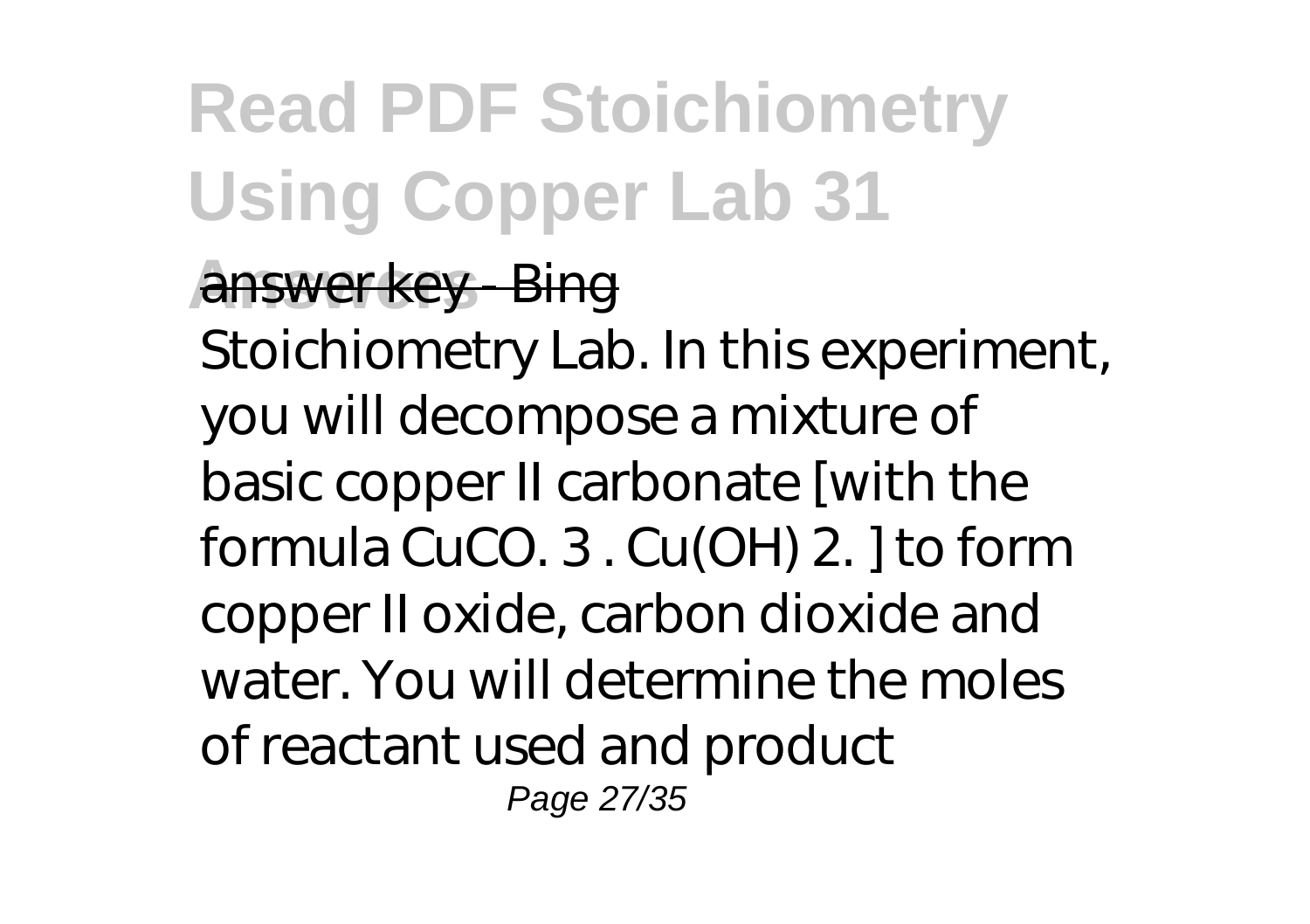**Read PDF Stoichiometry Using Copper Lab 31 Answers** produced through careful measurement of masses and by stoichiometry.

Stoichiometry Lab - Chemical Education Xchange In this experiment, iron is more active than copper. Iron forms 2 types of Page 28/35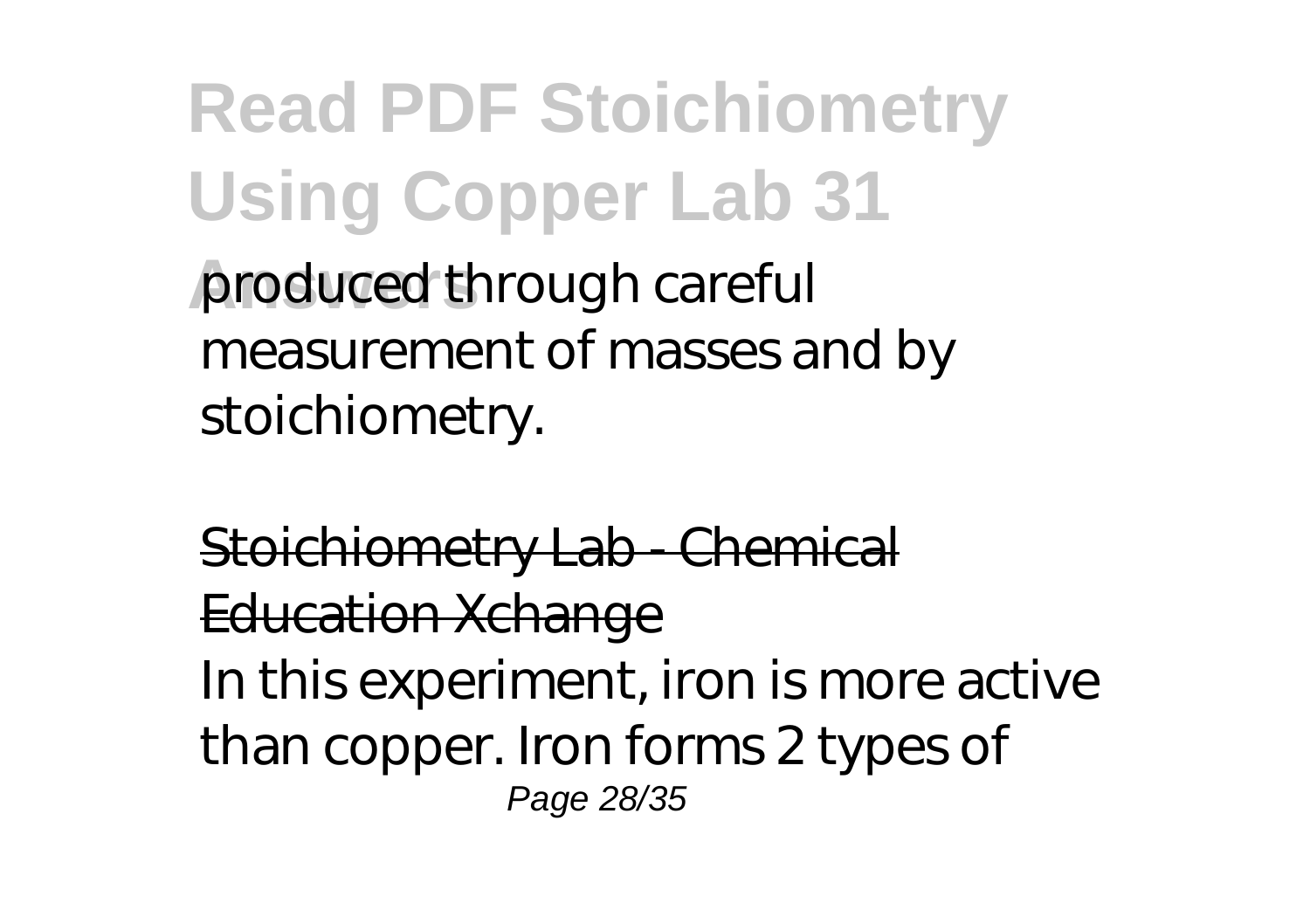**Jons, namely Fe2+and Fe3+. We shall** use stoichiometric principles to determine which of these ions is formed in the reaction between iron and copper(II) sulfate solution. If Fe2+is formed, then equation (1) is correct, while equation (2) is correct if Fe3+is formed.

Page 29/35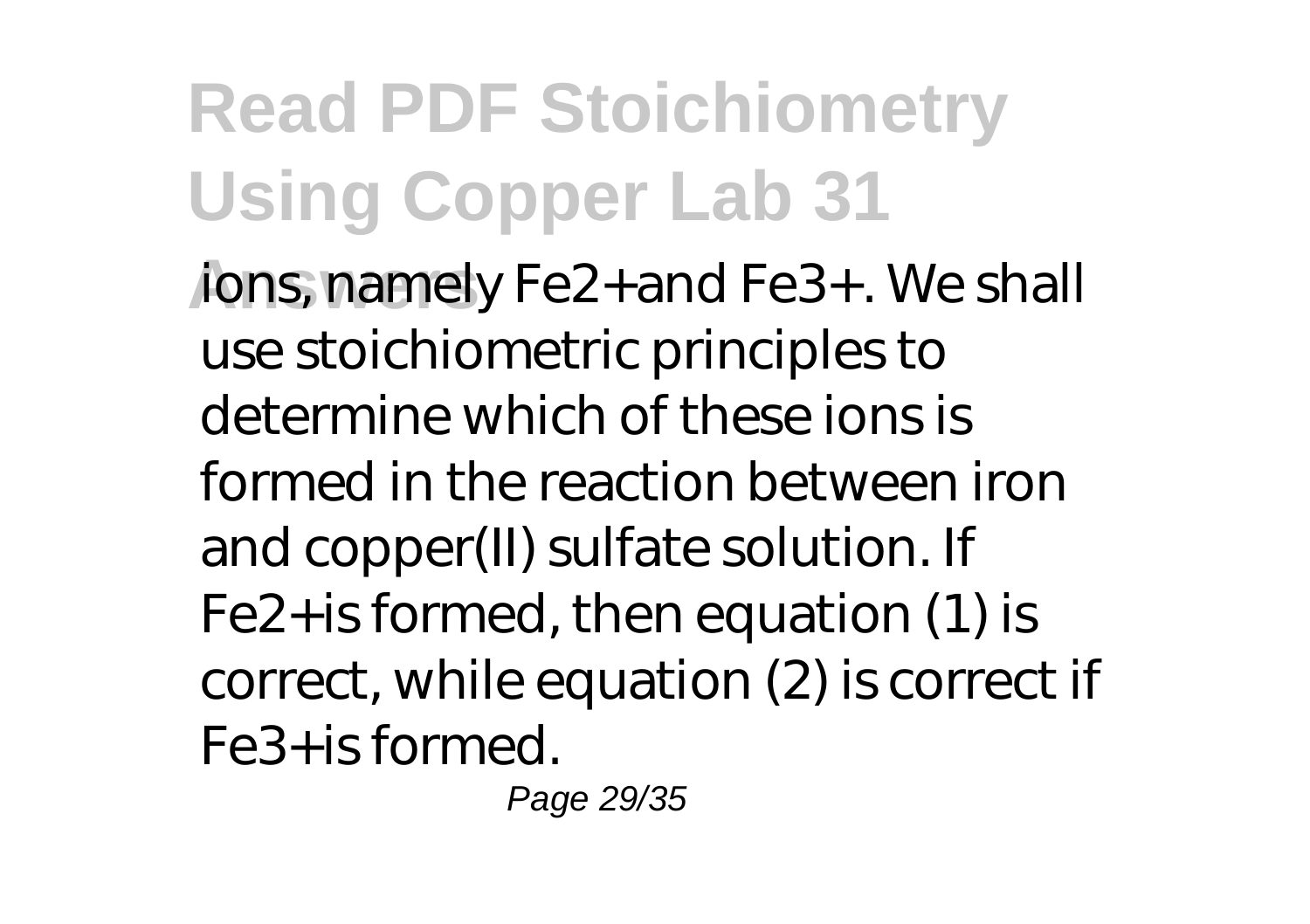#### **Read PDF Stoichiometry Using Copper Lab 31 Answers**

General Chemistry I (FC, 09 - 10) Lab

#4: Stoichiometry ...

31 Page 4. Stoichiometry Lab Copper Sulfate Answers {A different excellent aspect is the contents are very well digitized and diligently proofread by A huge number of volunteers world Page 30/35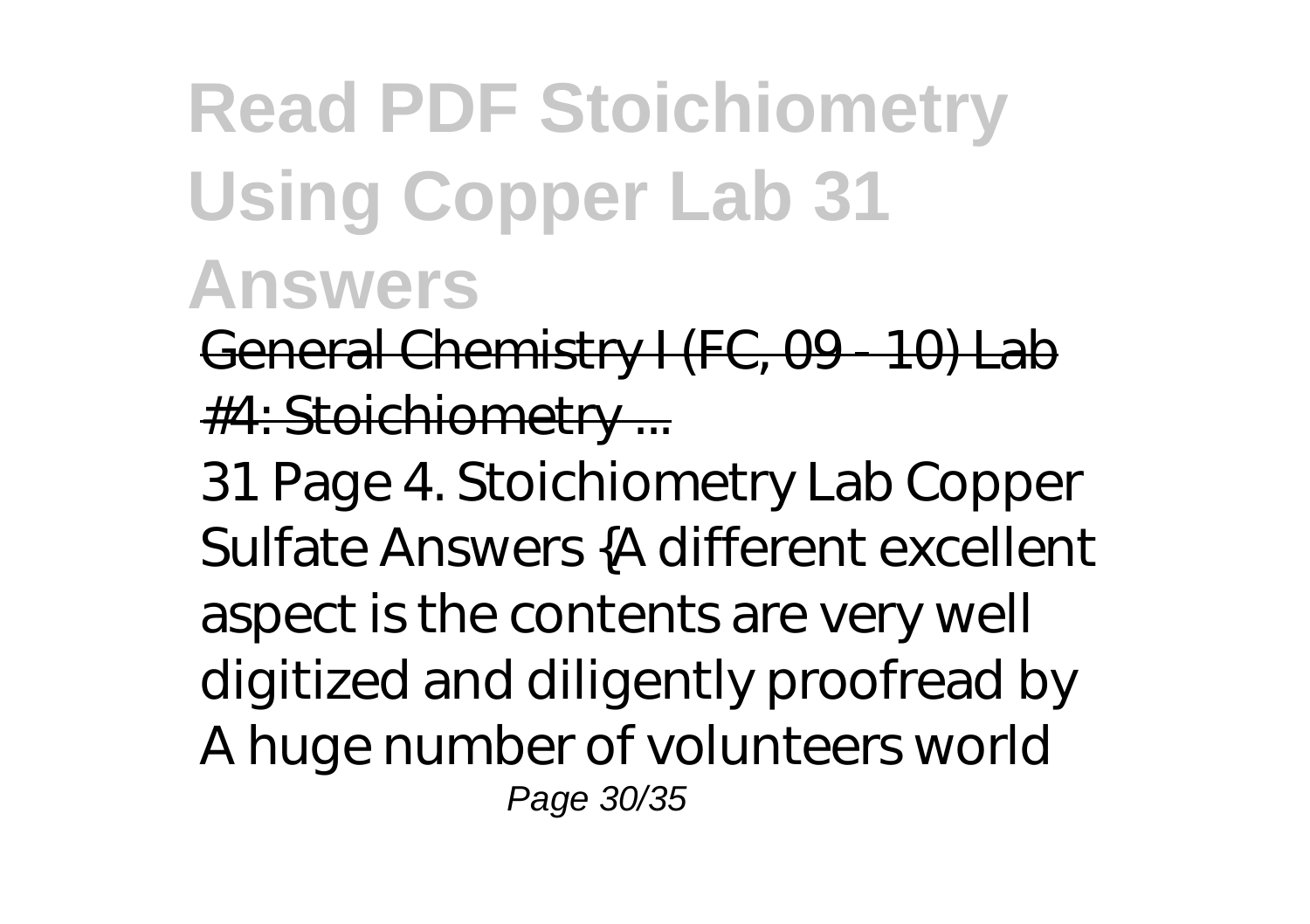**Answers** wide to guarantee the standard and readability. One more factor to become stated is you don†™t want to sign up to download absolutely free

**PKL4X Stoichiometry Lab Cop** Sulfate Answers II reearap Page 31/35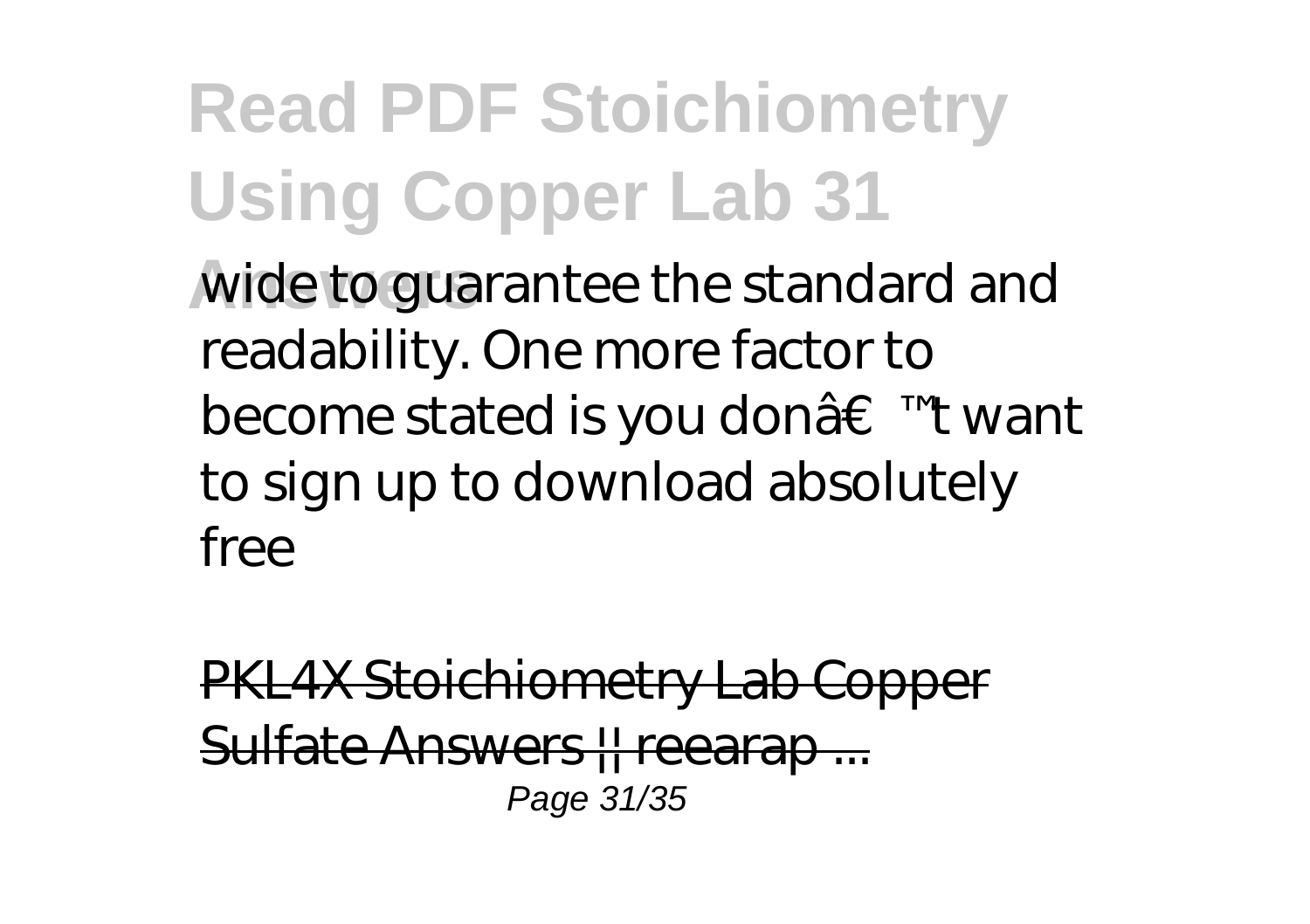**Answers** Calculate the percent yield of the copper in REACTION 1 and of the carbon dioxide in REACTION 2 using the equation below (show your work). % yield = experimental yield (100 theoretical yield A perfect percent yield would be 100%. For each reaction, comment on your degree of Page 32/35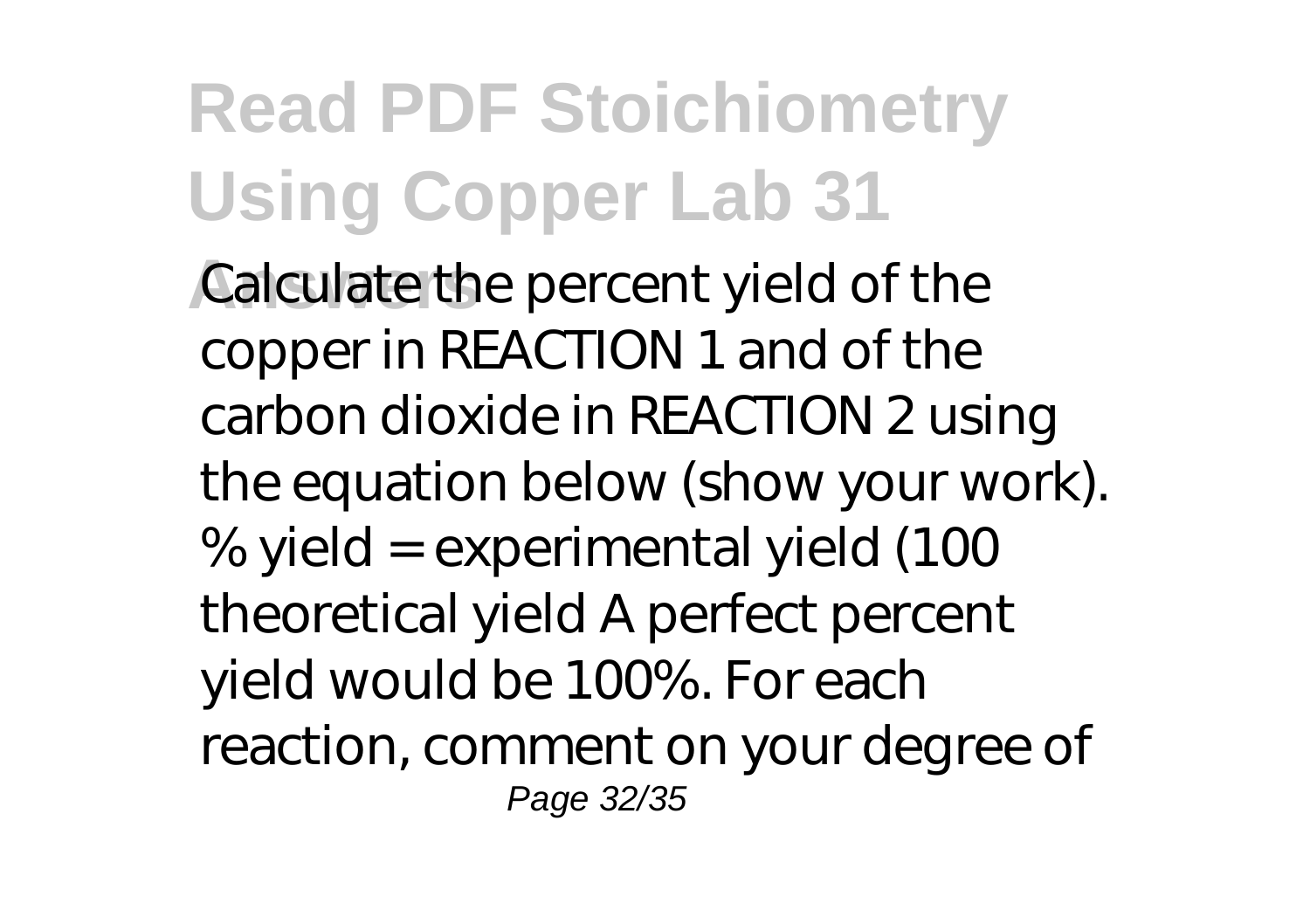**Answers** accuracy and suggest possible sources of measurement error.

#### Stoichiometry Lab

Copper/Iron Stoichiometry Grace Timler AB1 October 3, 2017 Abstract The techniques used in this lab are quantitative transfer and vacuum Page 33/35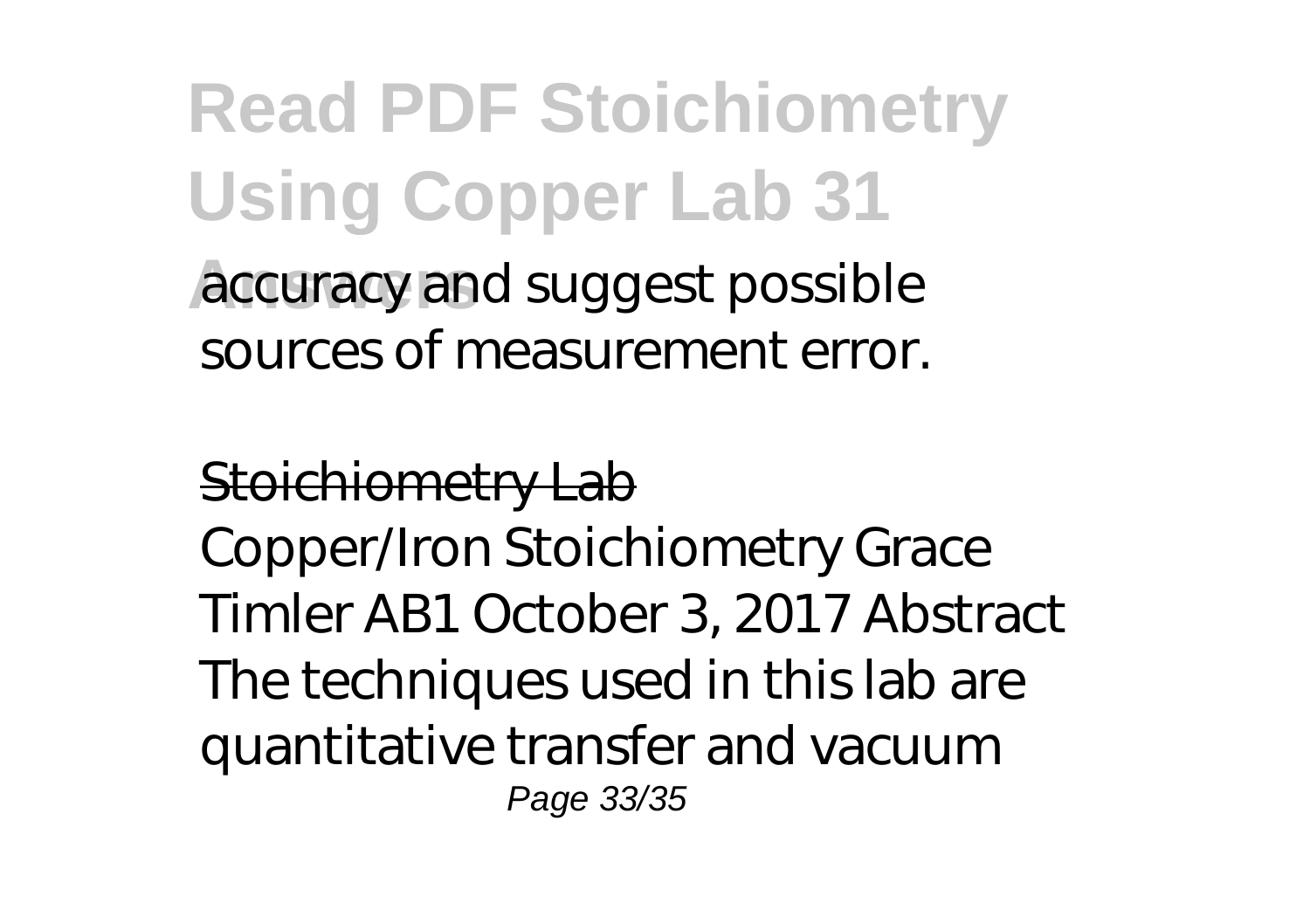**Answers** filtration with the reaction of 8.001 grams of copper (II) sulfate, CuSO4, and 2.0153 grams of iron powder, Fe. The goal of this experiment was to determine the product of copper (II) sulfate with iron.